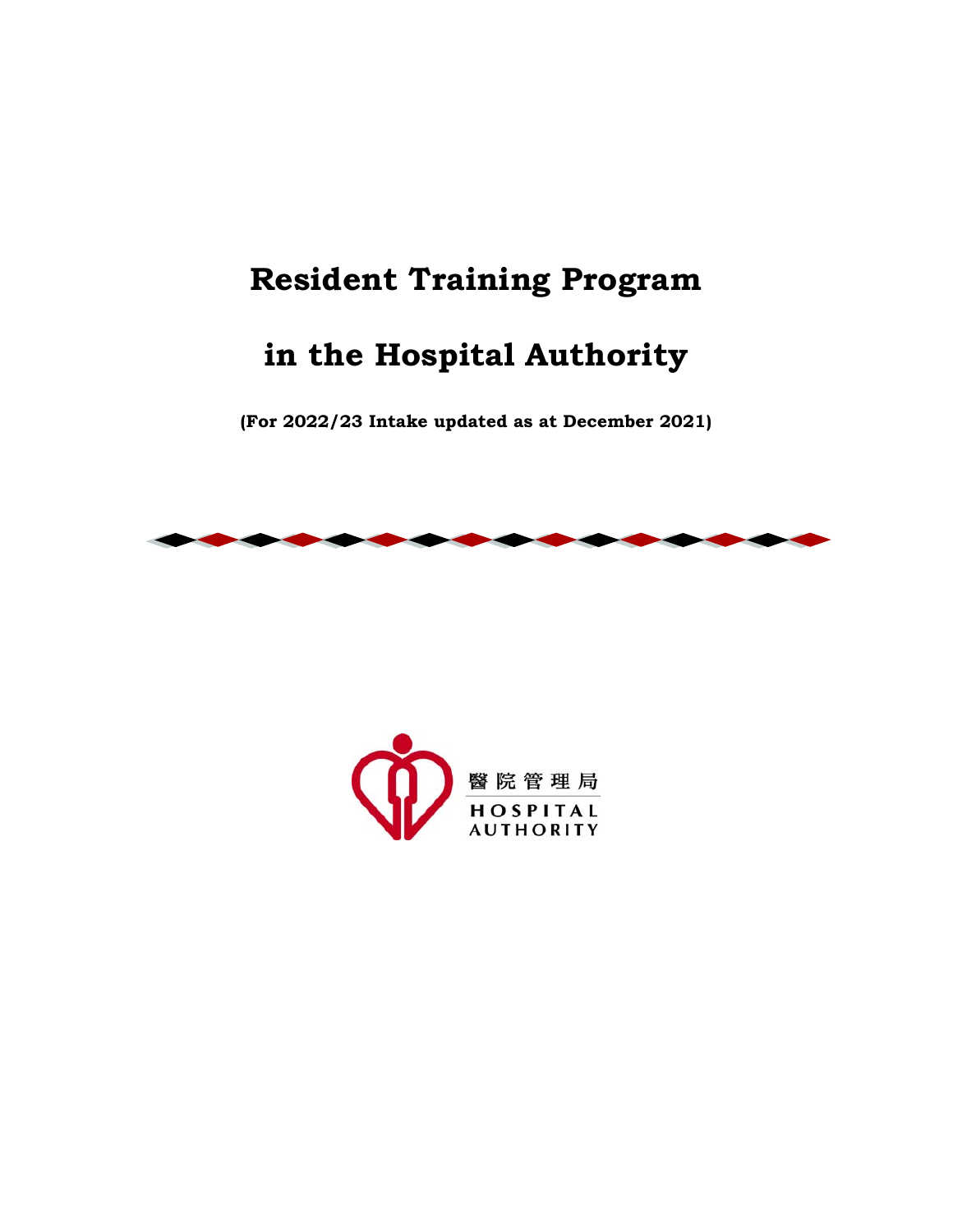| Specialist Training Programs of Various Specialties1                      |  |
|---------------------------------------------------------------------------|--|
|                                                                           |  |
|                                                                           |  |
|                                                                           |  |
|                                                                           |  |
|                                                                           |  |
|                                                                           |  |
|                                                                           |  |
|                                                                           |  |
|                                                                           |  |
|                                                                           |  |
|                                                                           |  |
|                                                                           |  |
|                                                                           |  |
|                                                                           |  |
| Conversion to Permanent Employment of Resident Trainees 14                |  |
| Appointment Procedures of Resident Trainees  15                           |  |
| Terms and Conditions of Employment of Resident Trainees 15                |  |
| Lateral Transfer of Resident Trainees to Other Hospitals / Specialties 16 |  |
| Professional Registration and Annual Practising Certificate  16           |  |
|                                                                           |  |
| Appendix I - Program Directors (PDs) in Various Clinical Specialties      |  |

#### **TABLE OF CONTENT**

**Appendix II - Examinations / Training Levels to be attained for Continuation of the 9-Year Contract under the Resident Training Program** 

**Appendix III - Remuneration Package of Newly Recruited Resident Trainees**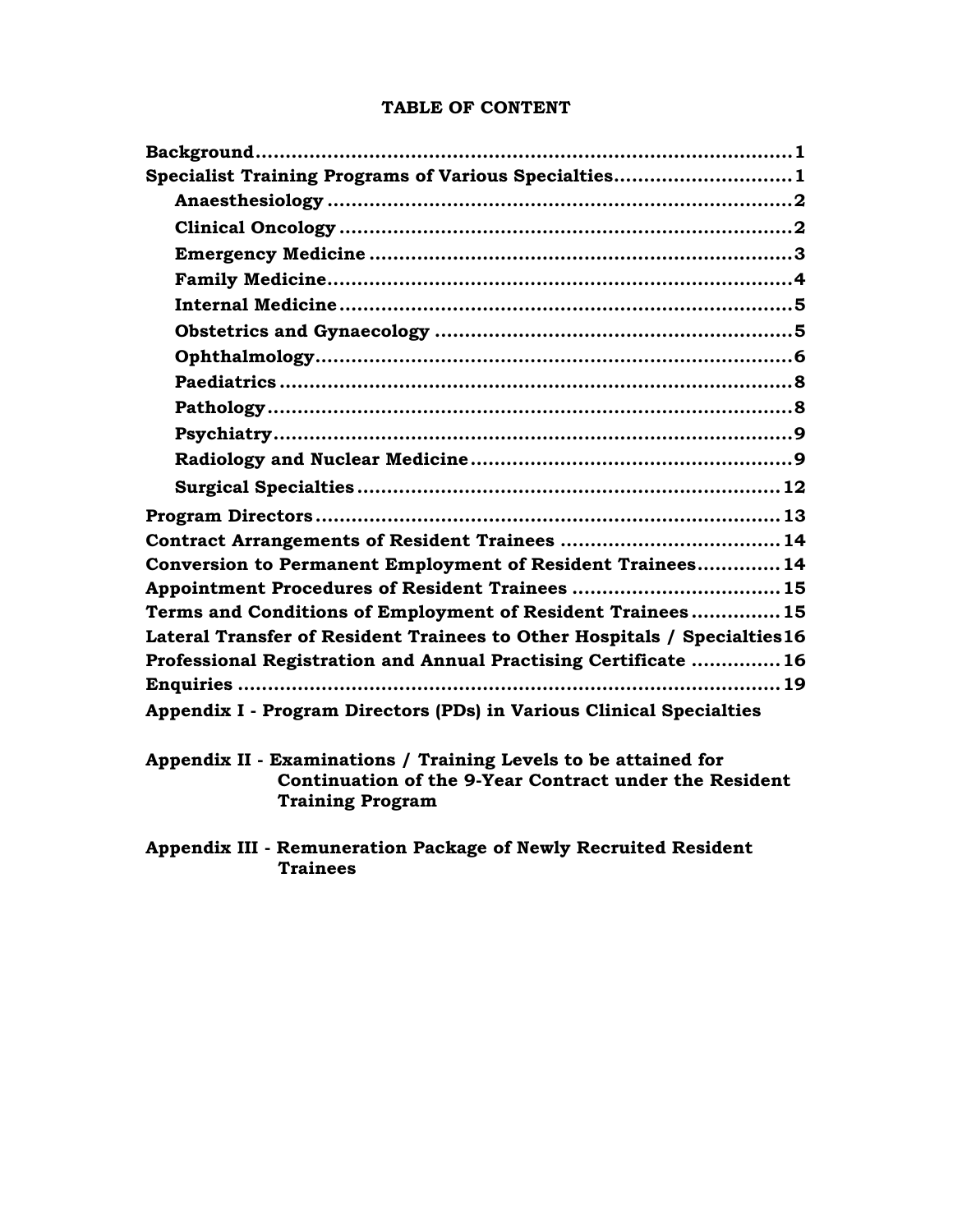### **Background**

The practice of medicine in the Hospital Authority (HA) is organized on a specialty basis and requires the services of competent and qualified specialists. The HA has to ensure that it is able to train sufficient specialists for the organization, while recognizing the need to meet the demand for specialists in the community.

The Hong Kong Academy of Medicine (HKAM) has set out the specialist qualification examination requirements for the medical profession in Hong Kong. Most of the Resident positions in the HA are accredited as being able to provide the specialist trainee with the required training and experience.

The Resident Training Program in the HA has been drawn up to provide continuing postgraduate training opportunities for medical graduates with respect to the needs of the community and the interests of the medical profession. To achieve this end, the contract arrangements for specialist trainees are devised with a view to facilitating the completion of training requirements set by the specialty college concerned, allowing reasonable time required for the majority of trainees to attain the specialist qualification and at the same time balancing against the chance of jeopardizing training opportunities for new medical graduates.

### **Specialist Training Programs of Various Specialties**

Specialist training programs of the various specialties are designed by the respective Colleges of the HKAM. The regular training period is 6 years in general, divided into 2 to 4 years for basic training and 2 to 4 years for higher training after internship.

A brief introduction of the specialist training program of individual specialties is given below. Some specialties, e.g. Pathology, Radiology, Anaesthesiology, Emergency Medicine and Obstetrics & Gynaecology, etc. recognize and require their trainees to take up elective training in other specialties. Period of elective training is catered for during the training contract.

For details of the specialist training program structure and recognition of elective training for each specialty, please visit the websites of the HKAM and the respective Colleges. Enquiries on the training programs could be addressed to the HKAM and the respective Colleges direct.

| Website | : $http://www.hkam.org.hk/$ |
|---------|-----------------------------|
| E-mail  | : $h$ kam@hkam.org.hk       |
|         | Telephone : 2871 8888       |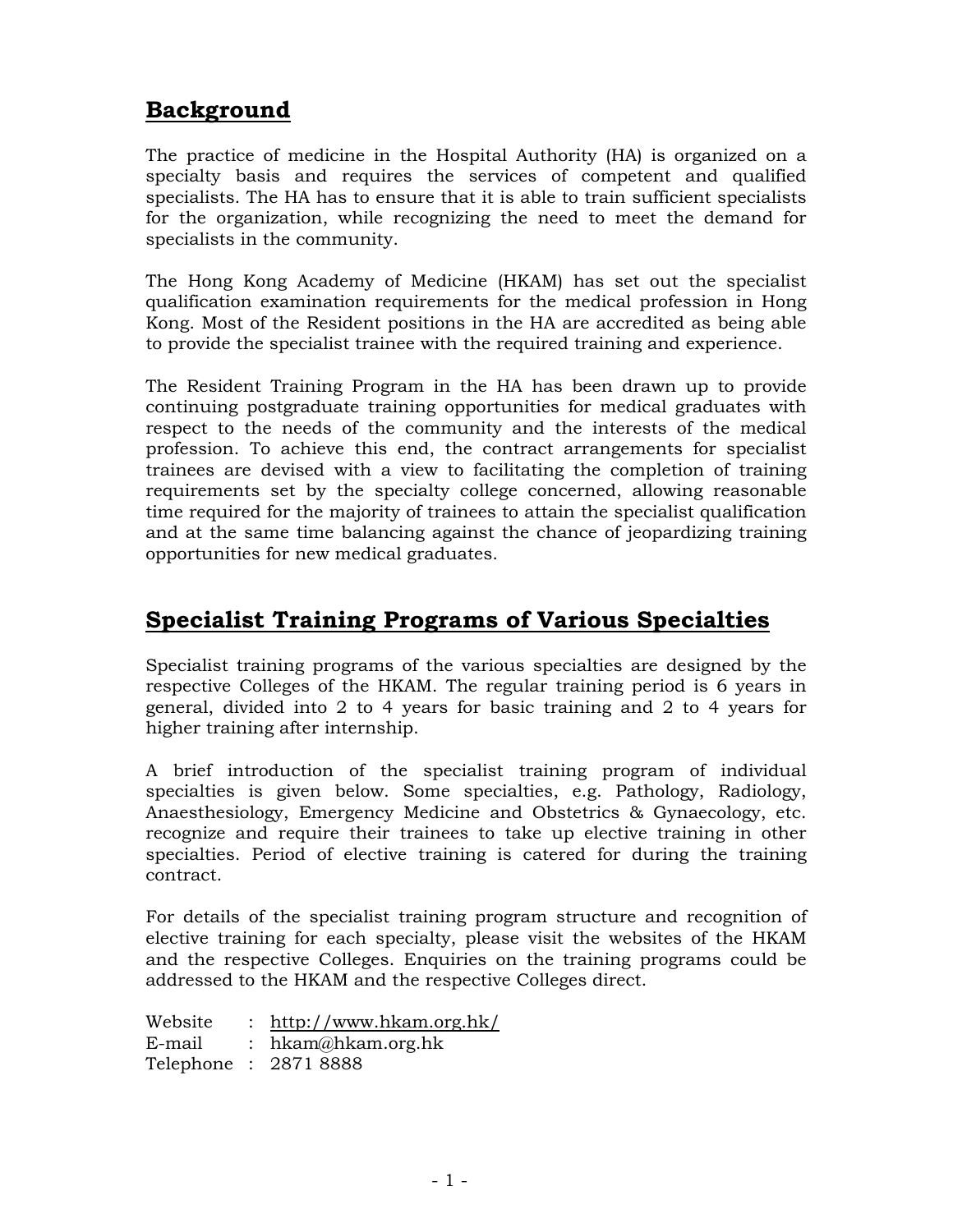## **Anaesthesiology**

Training for the Fellowship of the Hong Kong College of Anaesthesiologists (HKCA) consists of a six-year rotational program of modular training after internship. There are 3 years of basic training, 2 years of higher training and 1 year of provisional fellowship. The program includes accredited anaesthesiology training (48 months), intensive care (6 months), elective options (18 months). Other training requirements include: satisfactory completion of the Exposure to Anaesthesia Safety and Emergency (EASE) course, Effective Management of Anaesthetic Crisis (EMAC) course, Advanced and Difficult Airway Management Workshop for Anaesthestists (ADAM-A), Focused Transthoracic Echo Workshop for Anaesthetists (ECHO-A) and Ultrasound Guided Regional Anaesthesia Workshop (UGRA). It is also required to keep a logbook and satisfy the case number requirement as well as the workplace-based assessment requirements as set out by the HKCA; and completing a Formal Project. Trainees will also need to pass the Intermediate and Final Examinations, and satisfy the requirements of the Exit Assessment.

Training program for Intensive Care Medicine (ICM) Fellowship is also provided by HKCA. It consists of a six-year program included accredited ICM training (twenty-four months), accredited anaesthesiology training (twelve months), Internal Medicine or Paediatric training (six months) and thirty months training in specialties of acute medicine, such as Emergency Medicine, Surgery, Internal Medicine and ICM. ICM trainees are also required to pass the Intermediate and Final Examinations, satisfactory completion of a Formal Project, and satisfy the requirements of the Exit Assessment.

Selected trainees may undertake further training for the Fellowship in Pain Medicine. More detailed information is available at the HKCA website Anaesthesia: http://www.hkca.edu.hk/anaesthesiology/training/ ICM: https://www.hkca.edu.hk/intensive care/training/ FPM: https://www.hkca.edu.hk/pain medicine/training/

# **Clinical Oncology**

All trainees need to be fully registered with Medical Council of Hong Kong (MCHK). Specialist training in Clinical Oncology consists of 4 years of Basic Specialist Training including a minimum of 3 years of full time training in an accredited Clinical Oncology training centre, and a further 2 years of Higher Specialist Training. Post-registration clinical experience in another specialty can be considered as part of basic training up to a maximum of 12 months, with the recognized duration at the discretion of the Hong Kong College of Radiologists (HKCR). Trainees are required to enrol with the College on commencement of training and to undertake structured Part I & Part II basic training courses organized by the College. Part I training courses include Medical Physics, Medical Statistics, Clinical Pharmacology,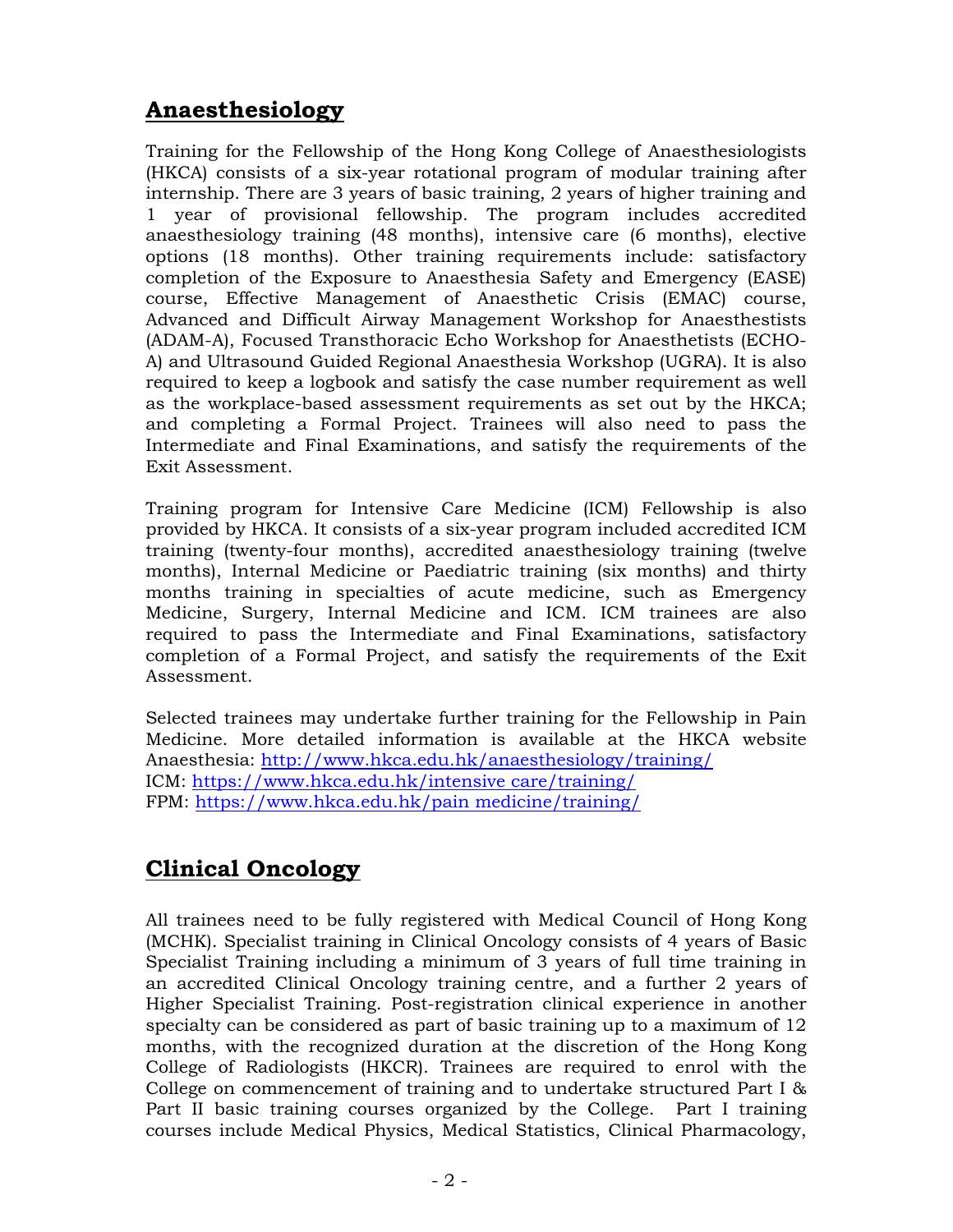and Cancer Biology & Radiobiology. Upon completion of the Part I courses, trainees can take Part I Fellowship Examination (held by Royal College of Radiologists of UK in HK twice a year, in spring and autumn). Part II basic training courses include management of cancers in various sites. Comprehensive clinical and practical training in various aspects of oncology including radiotherapy, chemotherapy, hormonal therapy, biologic & targeted therapy, and palliative care will be provided. Trainees are required to satisfy a minimum attendance in the training courses before being allowed to take the examinations and exit assessment. Upon completion of basic training, trainees can undertake the Part IIA Fellowship Examination (held by Royal College of Radiologists twice a year, in spring and autumn) and then Joint Final Examination (Part IIB) (held jointly by Royal College of Radiologists and Hong Kong College of Radiologists yearly in autumn). Fellowship of Royal College of Radiologists will be conferred upon success in Joint Final Examination.

Higher specialist training is commenced after passing the Joint Final Examination. Emphasis will be put on the development of ability of independent and evidence-based practice, specialization in various types of cancer, participation in clinical research, and management skills. Upon completion of two years of higher training, trainees can apply for consideration of the Fellowship of HKCR. Exit Assessment exercises are conducted by HKCR twice a year, normally in January and July, before they could be conferred specialist in Clinical Oncology. This core program can be followed by another 24 months of subspecialty training in palliative medicine leading to specialist status in Palliative Medicine.

### **Emergency Medicine**

Specialist training in Emergency Medicine (EM) spans over a minimum of six years and is only available in accredited training centres. At least three years must be training within accredited Accident & Emergency departments (A&E Departments), of which two years must be after passing the intermediate examination. Mandatory rotation is required for broadening perspectives in the practice of Emergency Medicine, which includes 6 months rotation to other accredited A&E Departments, and 12-months rotation to different specified specialties. The 12-months mandatory rotation includes 6 months in a surgical stream from any of the followings: anaesthesia, orthopaedic surgery, general surgery and other surgical subspecialties while another 6 months must be in a non-surgical stream from any of the followings: internal medicine, critical care, intensive care and paediatrics.

Trainees are required to register with the Hong Kong College of Emergency Medicine (HKCEM). Basic training requires at least one year training in Emergency Medicine. Basic trainees may sit for the Intermediate Examinations on Emergency Medicine (IEEM) after 24 months accredited training. The examination results of Hong Kong Intercollegiate Board of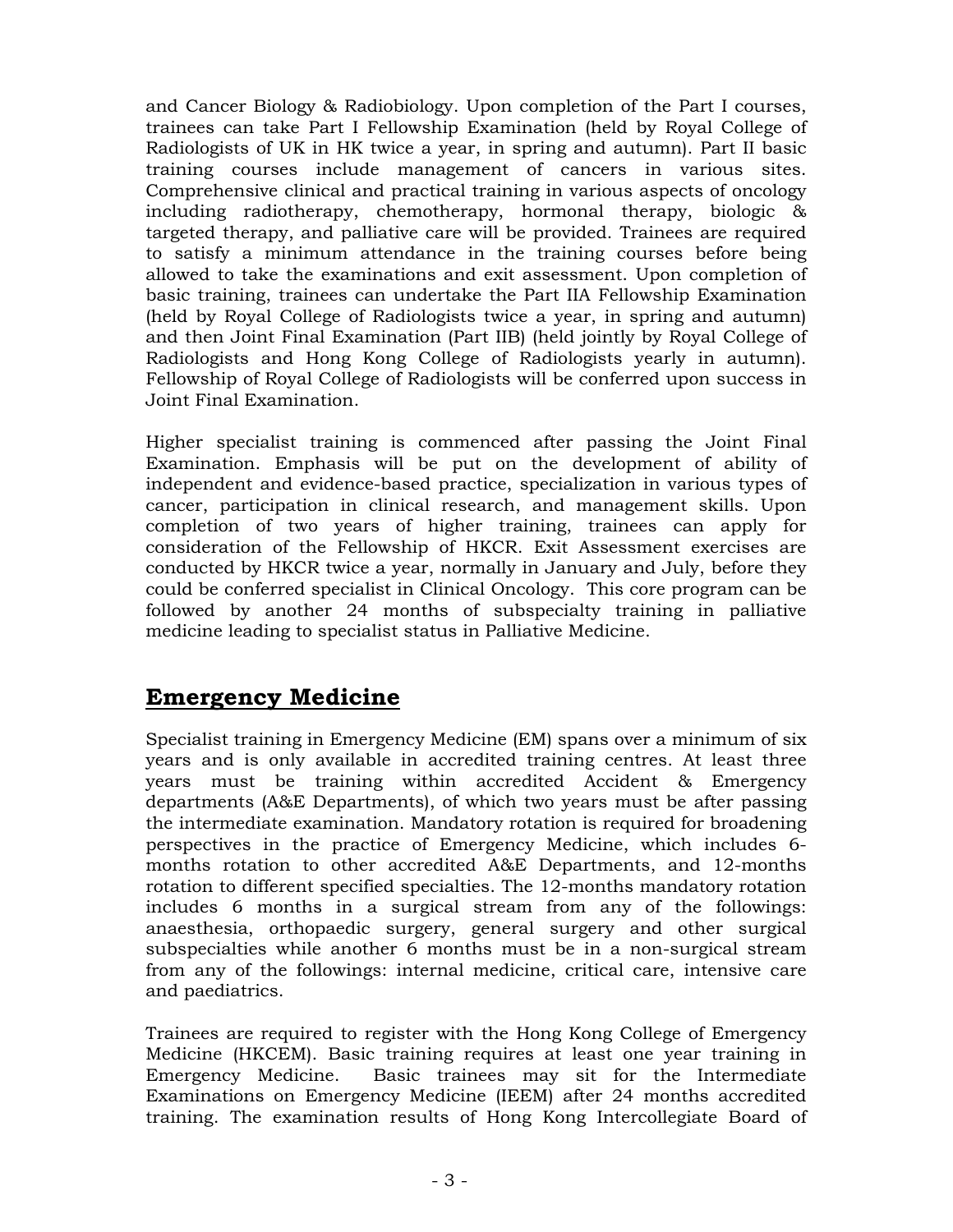Surgical Colleges (HKICBSC), and a number of other local and overseas international higher qualifications are also accepted by the Hong Kong College of Emergency Medicine as equivalent to the Primary (PEEM) and Intermediate (IEEM) Examinations on Emergency Medicine.

Having passed the primary and intermediate examinations (or equivalent), satisfactory completion of the mandatory training courses, specialty rotations, training experiences as well as research requirement, and six years of accredited training, trainees have to pass the exit examination before nomination as a specialist in Emergency Medicine.

### **Family Medicine**

The vocational training program of Family Medicine (FM) in the HA is organized in collaboration with the Hong Kong College of Family Physicians (HKCFP). The program consists of (1) basic training with a 2-year hospitalbased and a 2-year community-based components; and (2) higher training with another 2 years of independent family practice.

The hospital-based program consists of rotational training in 4 mandatory core specialties (Internal Medicine, General Surgery, Obstetrics and Gynaecology and Paediatrics) for 3-6 months and rotational training or clinical attachments to required specialties including Emergency Medicine, Psychiatry, Orthopaedics, Ophthalmology, Dermatology and Otorhinolaryngology. During the hospital-based training, trainees are required to attend the General Outpatient Clinics or other FM clinics on a regular basis to be arranged by the Chief of Services of the Family Medicine Departments in the Clusters. The community-based program comprises FM training in the accredited FM training centres or other community programs accredited by the HKCFP.

Apart from the on-the-job professional supervision, all FM trainees are required to attend regular Structured Educational Programs including training courses / seminars organized by the HA and the HKCFP.

At the end of each of the two aforementioned stages of the training program, the FM trainees will be eligible to sit for the Written and the Clinical Examinations of the Conjoint HKCFP/Royal Australian College of General Practitioners (RACGP) Fellowship Examination respectively (or International Conjoint HKCFP/RACGP Fellowship Examination for trainees enrolled in the training programme from 2019). FM residents passing the Clinical Examination and completing 4 years of basic training will be eligible for the enrollment into higher training.

To enhance the community-based or outpatient clinical experience and to facilitate higher training in FM, trainees will be offered a 9-year training contract (subject to regular reviews). Continuation of the 9-year training contract is conditional upon satisfactory performance and passing of the Clinical Examination of the Conjoint (or International Conjoint, as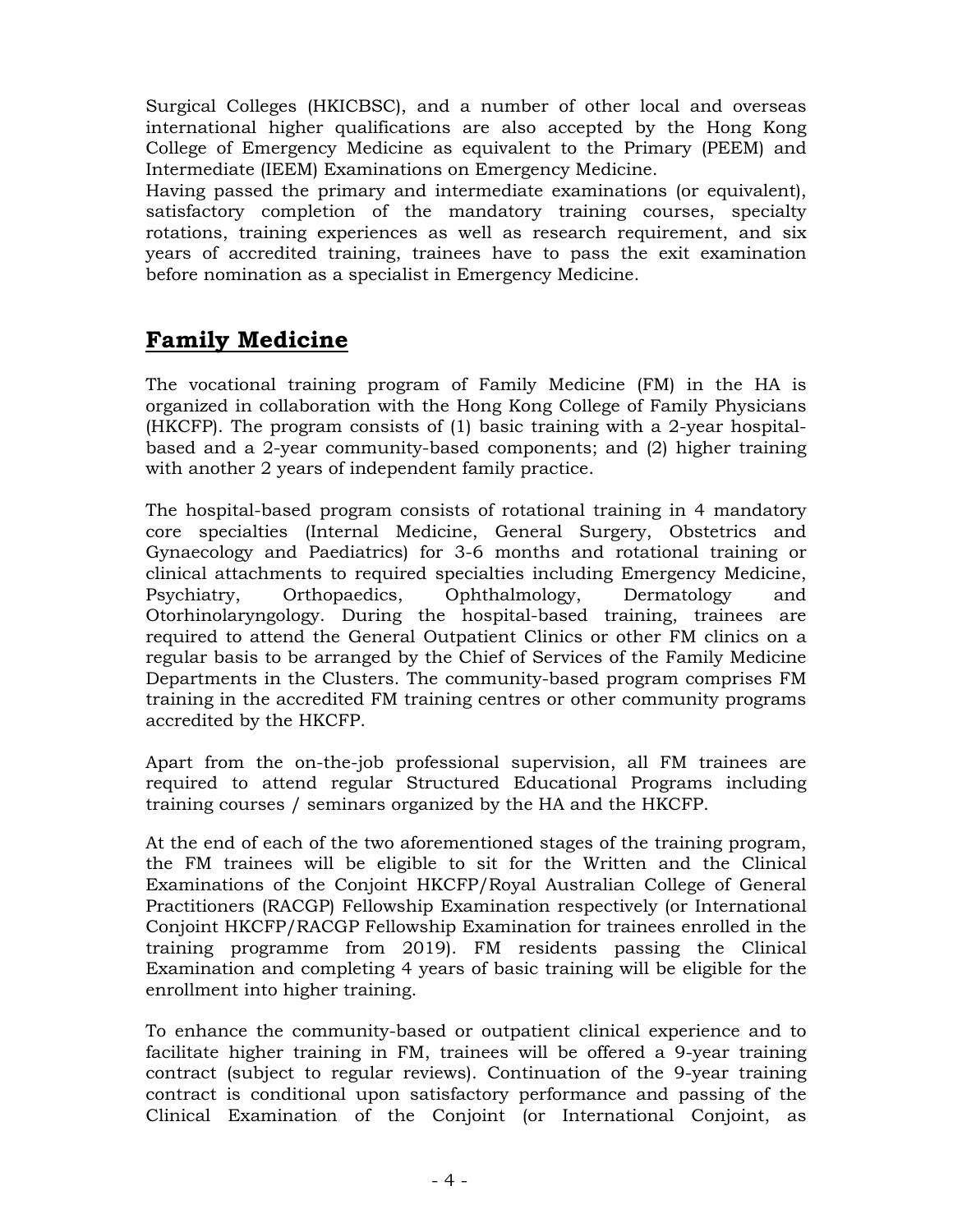appropriate) HKCFP/RACGP Fellowship Examination before the end of the 6th Year of the contract. For more details relating to Family Medicine training program, please refer to the HKCFP website (https://ww.hkcfp.org.hk/)

### **Internal Medicine**

Postgraduate training in Internal Medicine in Hong Kong is made up of Basic Physician Training and Higher Physician Training. Trainees are to undergo 3 years of structured Basic Physician Training program, accredited by the Hong Kong College of Physicians (HKCP). They are to undertake the Intermediate Examination of HKCP, held jointly with the MRCP(UK) Part II Clinical Examination (PACES).

Successful Basic Physician Trainees (BPTs), in general, are to undertake concurrent dual Higher Training in a broad-based medical subspecialty (which can be either Advanced Internal Medicine (AIM) or Geriatric Medicine) and one other specialty. The core program for this broad-based subspecialty is to be fulfilled over a cumulative 24-month period, with adequate exposure to patient management in acute general medical wards and management of patients attending general and specialty medical outpatient clinics, plus experience in high dependency units and extended care.

Training in the broad-based subspecialty can be undertaken concurrently with another medical specialty (dual training), which may be completed in 48 months (i.e. 24 months cumulatively in each specialty). These specialties include Cardiology; Clinical Pharmacology & Therapeutics; Critical Care Medicine; Dermatology & Venereology; Endocrinology, Diabetes & Metabolism; Gastroenterology & Hepatology; Geriatric Medicine; Haematology & Haematological Oncology; Immunology & Allergy; Infectious Disease; Medical Oncology; Nephrology; Neurology; Palliative Medicine; Rehabilitation; Respiratory Medicine; Rheumatology, except Dermatology & Venereology which needs 3 years training. Higher Physician Trainees (HPTs) have to undergo interim and exit assessments before they can receive certified specialist status.

Dual higher training can also be sequential in a broad-based specialty and one other specialty over a 5 year period. Single specialty training can only be allowed for a broad-based specialty (AIM or Geriatric Medicine) or Dermatology and Venereology. For details, please refer to the HKCP website at http://www.hkcp.org/ .

### **Obstetrics and Gynaecology**

Postgraduate training in Obstetrics and Gynaecology is undertaken in recognized training units, and comprises 4 years of basic training and 2 years of higher specialist training. All the 6 years of training may be in obstetrics and gynaecology, or there may be a 6-month or 12-month elective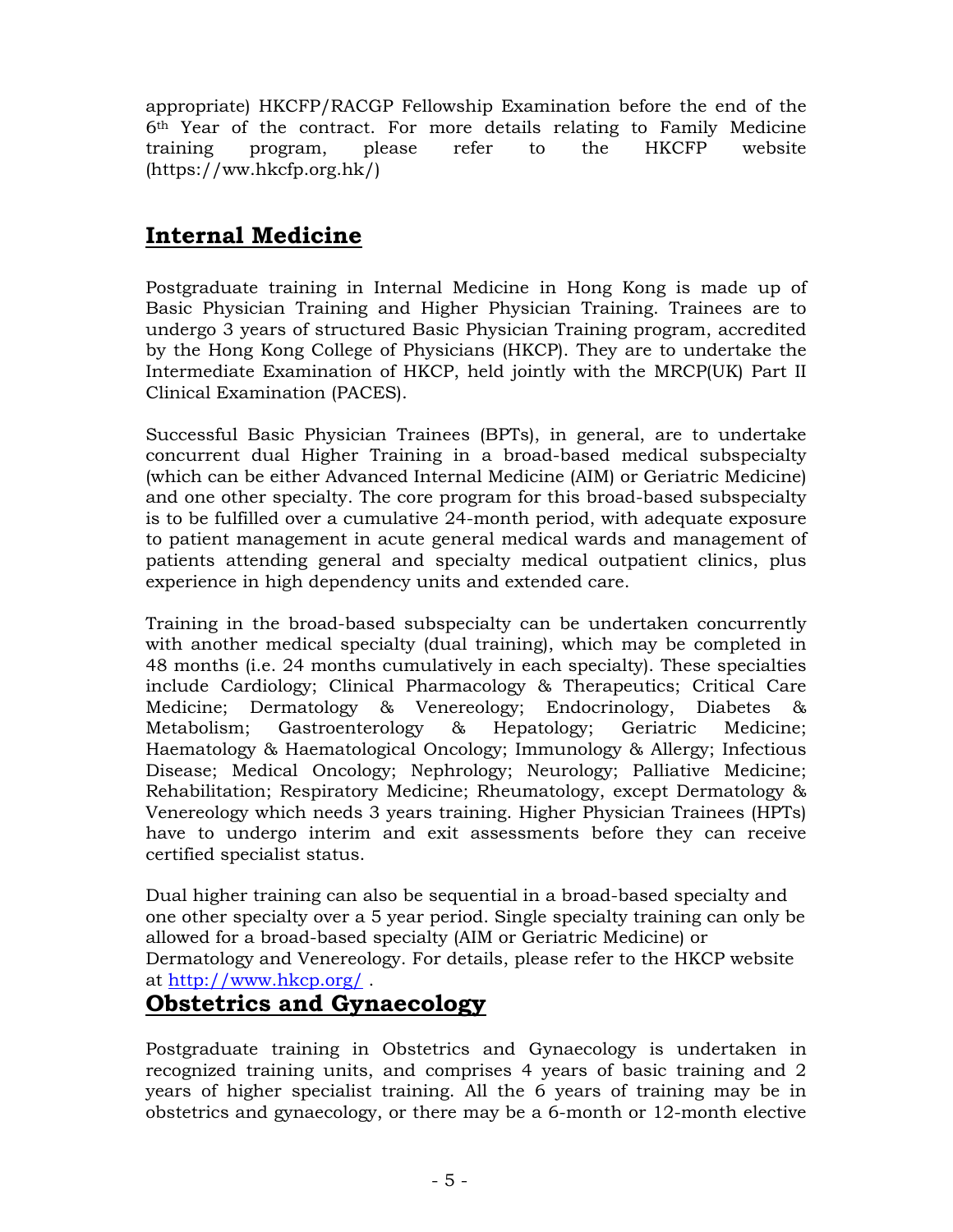training in another clinical specialty. Alternatively a 12-month training period in research may be undertaken.

Training in obstetrics and gynaecology may be in one or more training units. During the period of training, the trainee should participate in clinical duties, teaching and educational activities, quality assurance programs, and take up administrative and management responsibilities.

After completion of the training program and success at the exit assessment, the trainee would be accredited as specialist in Obstetrics and Gynaecology.

## **Ophthalmology**

#### Clinical Service

The main bulk of ophthalmic service is on an ambulatory basis. At the primary level, trainees need to deal with referrals and give advice on the further management of minor ailments. At the secondary level, trainees need to treat patients with common ocular problem such as cataract, glaucoma and retinal diseases. At the tertiary level, trainees need to handle complicated sight threatening diseases that enter into the territory of subspecialty such as cornea, glaucoma, paediatric eye diseases, vitreoretinal surgery, medical retina, oculoplastic surgery and neuro-ophthalmology, etc. Attending in-patients, emergency consultations and surgery is also an integral and essential part of ophthalmology service provision.

Service provision of the HA Ophthalmic Service is cluster based. Each cluster is an independent and self-supportive unit headed by the Cluster Chief of Service. The academic departments of the two universities also provide collaborative clinical services at HKW, KCC and NTE clusters.

#### Training

The format is a supervised in-service training structured at two levels - Basic and Higher Training - with appropriate and staged delegation of clinical and surgical responsibilities, depending on individual and professional progress. There is a mandatory simulation-based ophthalmic microsurgical training at basic training level and cross cluster intraspecialty rotation at higher training level. The training programs provided meet the requirement on provision of training opportunities, supervision and facilities and are accredited by the College of Ophthalmologists of Hong Kong.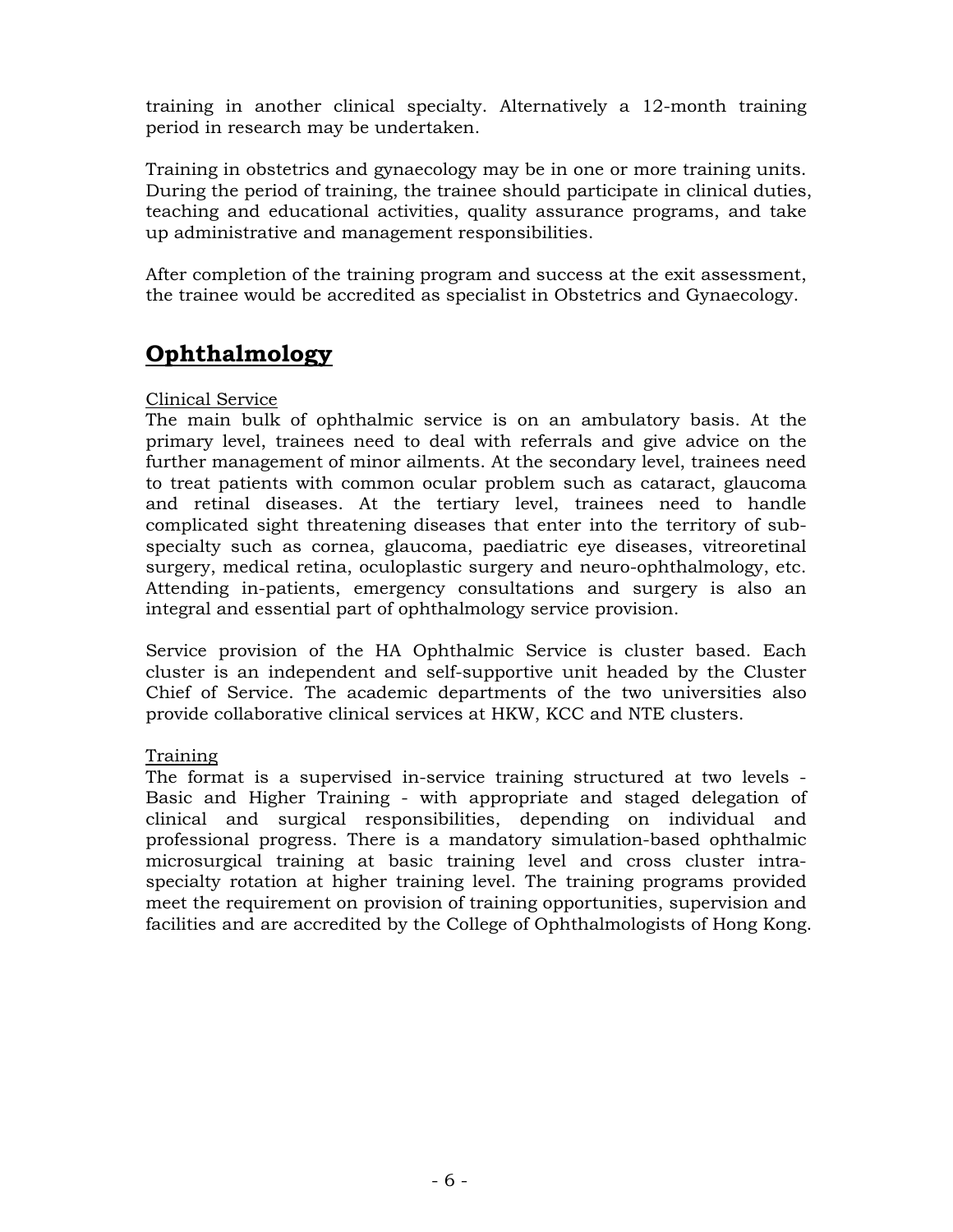#### Scope

The scope of training includes diagnosis, examination and management of common eye conditions, surgical management of common eye diseases including cataract operation, basic ophthalmic investigations including ophthalmic ultrasonography, electrodiagnostic tests and fundus angiography, rotation and exposure in various subspecialty clinics, rotation and exposure in various subspecialty operations, academic meetings (during or outside office hours) and grand rounds, clinical audit, research and publications projects, core competency, communication and teamwork.

#### Examination system

|                           |         | Format                                                                                                                         | Time to be taken                                                                                                                                 |
|---------------------------|---------|--------------------------------------------------------------------------------------------------------------------------------|--------------------------------------------------------------------------------------------------------------------------------------------------|
| 1. Intermediate<br>exam.- | Part A) | Basic Sciences related to<br>ophthalmology, optics,<br>ophthalmic investigative<br>techniques and generic<br>issues of medical | Possession of a<br>$\overline{\phantom{a}}$<br>medical qualification<br>acceptable by the<br><b>MCHK</b>                                         |
|                           |         | practice (MCQ)                                                                                                                 | Completed at least 12<br>$\overline{\phantom{a}}$<br>months of basic<br>ophthalmic training<br>Completed at least 20<br>$\overline{\phantom{a}}$ |
|                           | Part B) | Clinical refraction clinical<br>examination, and written                                                                       | months of basic<br>ophthalmic training                                                                                                           |

After failure for 4 times in Part A or Part B examination after entering into recognized ophthalmic training post, the candidate may not be allowed to sit for the examination unless with special permission of the Education Committee. Trainees are required to submit 3 completed active assessment forms with overall pass for cataract extraction before higher surgical training may commence.

| 2. Intermediate Part C)<br>exam.- |         | written, oral and clinical               | $\sim$ $-$               | completed after at<br>least 3 years of<br><b>Higher Training</b>                                                                              |
|-----------------------------------|---------|------------------------------------------|--------------------------|-----------------------------------------------------------------------------------------------------------------------------------------------|
|                                   | Part D) | $log$ book inspection $\&$<br>assessment | $\overline{\phantom{a}}$ | completed after at<br>least 4 years of<br>Higher Training and<br>all required active<br>assessment forms<br>"with satisfaction"<br>submitted. |

Active assessment of trainee's competency is carried out throughout the training period. Trainee is required to complete active assessment with satisfaction and submit the completed active assessment forms.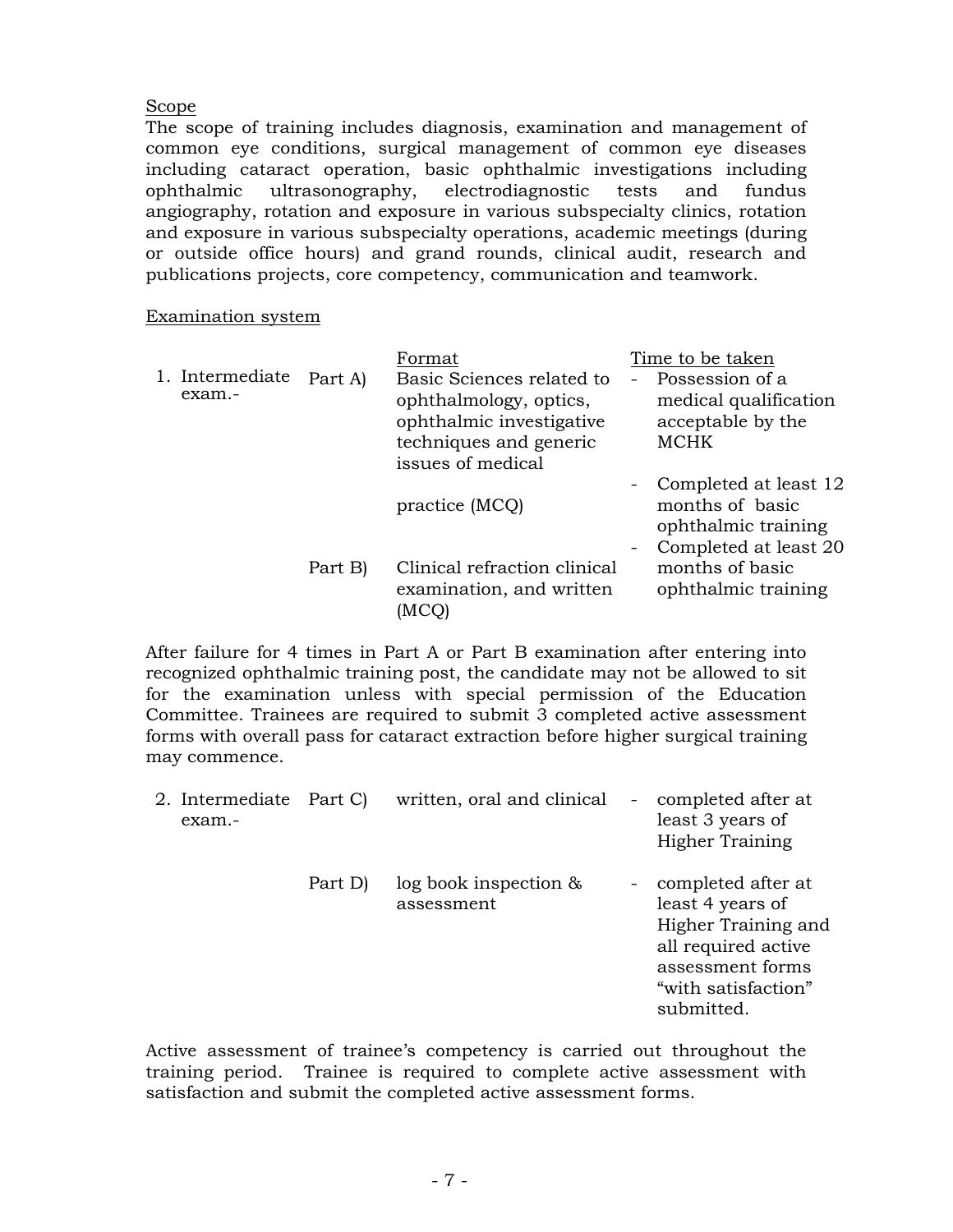# **Paediatrics**

The structured training program for a prospective paediatrician consists of 3 years basic training, an intermediate examination, followed by 3 years of higher training and an exit assessment. When all these have been completed, subject to approval by the College, the trainee will become a Fellow of the Hong Kong College of Paediatricians. He or she will then be eligible for recommendation to be a Fellow of the Hong Kong Academy of Medicine, and will be eligible for listing in the Specialist Register. *Subspecialty training requires additional 3 years training in that subspecialty, of which one year may overlap with the higher training.* Presently the College has accredited specialist training in general paediatrics and *also 6 subspecialties [Paediatric Immunology, Allergy & Infectious Disease, Developmental & Behavioural Paediatrics, Paediatric Neurology, Paediatric Respiratory Medicine, Genetics and Genomics (Paediatrics) and Paediatric Endocrinology]. Preparation for accreditation of other subspecialty training is on-going.*

The basic training program consists of a core program of 2 years (eighteen months in general paediatrics and 6 months in neonatology) and Mandatory 6 months community paediatric training (3 months in maternal and child health and 3 months in child assessment centre), and another flexible 6 months in general paediatrics or paediatric subspecialty.

There are some guidelines on higher training that all trainees should adhere to. During the 3 years of higher training, one should not spend more than 12 months in any one paediatric subspecialty and not more than 6 months in any single child-health related specialty. There should be at least 2 years training in hospital-based paediatrics, of which at least one year in acute paediatrics taking emergency admission not limited to any age group or subspecialty. Finally, during these 3 years there should be 6 months obligatory rotation to work in another training unit either locally or overseas.

A trainee should apply and become an Associate of the College and collect a log book. After completion of three years basic training and having passed the Intermediate Examination, he/she should apply and become a Member in order to enter into higher training. Fellowship is only granted to Members who have completed the higher training and who have passed the exit assessment.

# **Pathology**

The Hong Kong College of Pathologists (HKCPath) offers seven training programs, including Anatomical Pathology, Chemical Pathology, Haematology, Clinical Microbiology & Infection, Immunology, Forensic Pathology (under Department of Health), and Combined Anatomical / Clinical Pathology. A full program covers six years of post-internship training in recognized training institutes. The training consists of 3 years of basic training and 3 years of higher training. Completion of the basic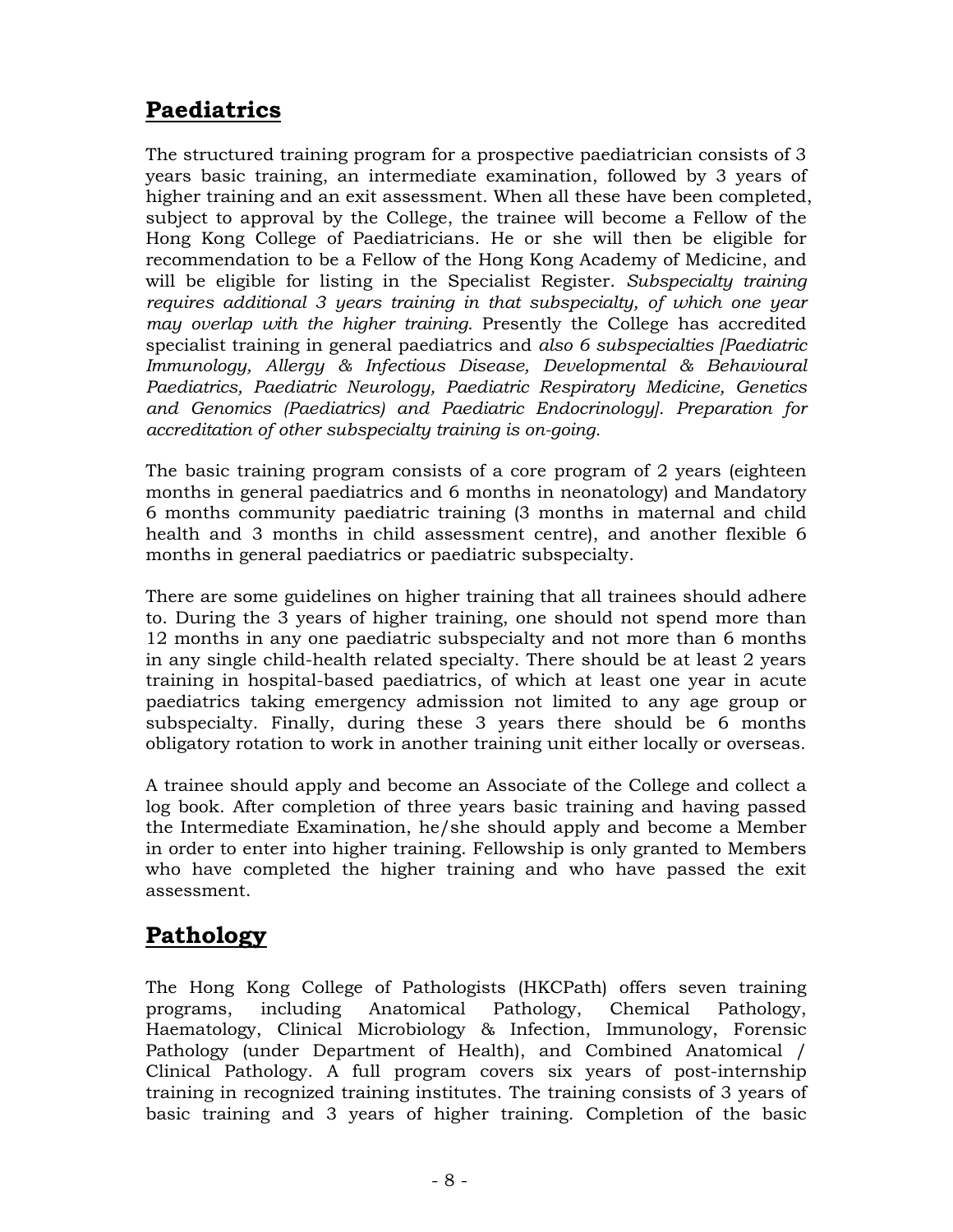training is marked by the Membership Examination which is to be taken after 36 months of recognized training. The Fellowship Assessment is conducted either upon completion of 6 years of training or in the final year of training. The training program of each specialty is divergent at the beginning of the training. Trainees are required to do at least one year of rotational training during the training period and the detailed requirement is different amongst pathology specialties.

## **Psychiatry**

The total duration of accredited training for Fellowship should be at least six years.

The general professional training should last for at least thirty months. The training should be continuous unless getting prior approval from the Education Committee of The Hong Kong College of Psychiatrists.

The higher professional training should last for at least three years after passing the Intermediate Examination or its equivalent.

Attachment in General Adult Psychiatry for a minimum of eighteen months duration is strongly recommended for the first three years of professional training, including experience in the management of patients governed by Part III Cap 136, Mental Health Ordinance, Hong Kong. However, in the event of difficulty of fulfilling this requirement within the sad period, trainees are still required to have a minimum duration of General Adult Psychiatry of twelve months in the first three years of general professional training. The remaining six months of General Adult Psychiatry training must be made up in the higher professional training period. Besides, all trainees should have experience of working with community psychiatric nurse, social worker, clinical psychologist, and with other professional involved with the patient and his or her family. All trainees should also have experience in administering electroconvulsive treatment under approved conditions.

Each attachment in a subspecialty in psychiatry (such as Substance Misuse, Child and Adolescent Psychiatry, Forensic Psychiatry, Consultation Liaison Psychiatry, Mental Handicap, Old age Psychiatry, Rehabilitation) in general should be of at least six months duration. Equivalent part-time experience may also be recognized.

All junior trainees should also have an adequate exposure and supervised experience in psychotherapy and Electroconvulsive Therapy.

For higher professional training, one of the attachment in a subspecialty should be of at least eighteen months duration in the capacity of a senior trainee.

### **Radiology and Nuclear Medicine**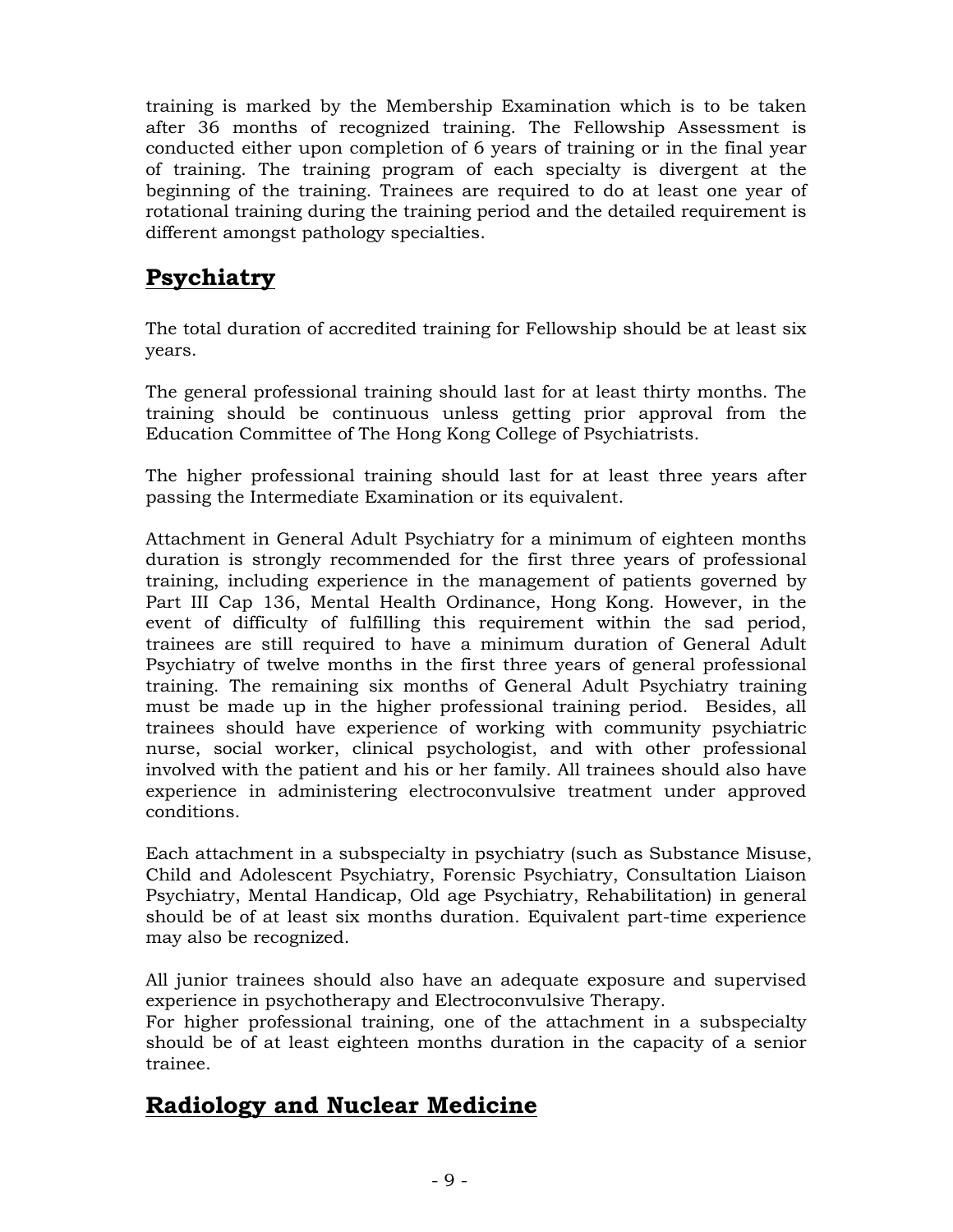#### Radiology

The Radiology Training Program is divided into Basic and Higher Training.

At least one year of post-registration clinical experience outside radiology is required. This can be in clinical specialties like Medicine, Surgery, Paediatrics, Emergency Medicine, Obstetrics & Gynaecology, Orthopaedics, etc. Experience in Anaesthesiology, Pathology, Rehabilitative Medicine and Psychiatry shall only count up to a maximum of six months. For clinical exposure in Family Medicine, Intensive Care Unit and other clinical settings, the recognition of training duration shall be considered on individual basis. Trainees are then to undergo 3 years of structured Basic Training program, accredited by the Hong Kong College of Radiologists (HKCR). Yearly Basic & Intermediate Training Courses are organized by HKCR. Taking the courses with satisfactory attendance is mandatory. Trainees have to pass the Part I and Part II examinations before proceeding to Higher Training. The examinations are jointly organized by HKCR and Royal College of Radiologists for Radiology.

Higher Training comprises of 2 years of training. Emphasis will be put on providing the trainee with opportunities for more independent practice with increased responsibility and judgment. Other important attributes to build up include management skills, clinical audit and quality assurance procedures, research methodology, medico-legal knowledge as well as communication skills.

The overall arrangement of Higher Training is divided into General and Subspecialty training. Typical training portfolio would be as below:

|                            | Radiology Higher Training                        |  |  |
|----------------------------|--------------------------------------------------|--|--|
| Higher General Radiology   | Minimum 9 months                                 |  |  |
| Training                   |                                                  |  |  |
| <b>Higher Subspecialty</b> | Minimum of 2 Category A subspecialties –         |  |  |
| Training                   | Minimum of 6 months, in one Category A           |  |  |
|                            | subspecialty and minimum of 3 months for each    |  |  |
|                            | one of the other subspecialties                  |  |  |
|                            | The rest of the Higher Training can be in        |  |  |
|                            | subspecialty training of any category or General |  |  |
|                            | Radiology training                               |  |  |
| Accredited Subspecialties  | Category A                                       |  |  |
|                            | <b>Breast Radiology</b>                          |  |  |
|                            | Cardiovascular Imaging                           |  |  |
|                            | GI and Hepatobiliary Radiology                   |  |  |
|                            | Head & Neck Radiology                            |  |  |
|                            | Musculoskeletal Radiology                        |  |  |
|                            | Neuroradiology                                   |  |  |
|                            | O&G Radiology                                    |  |  |
|                            | Paediatric Radiology                             |  |  |
|                            | Thoracic Radiology                               |  |  |
|                            | Vascular and Interventional Radiology            |  |  |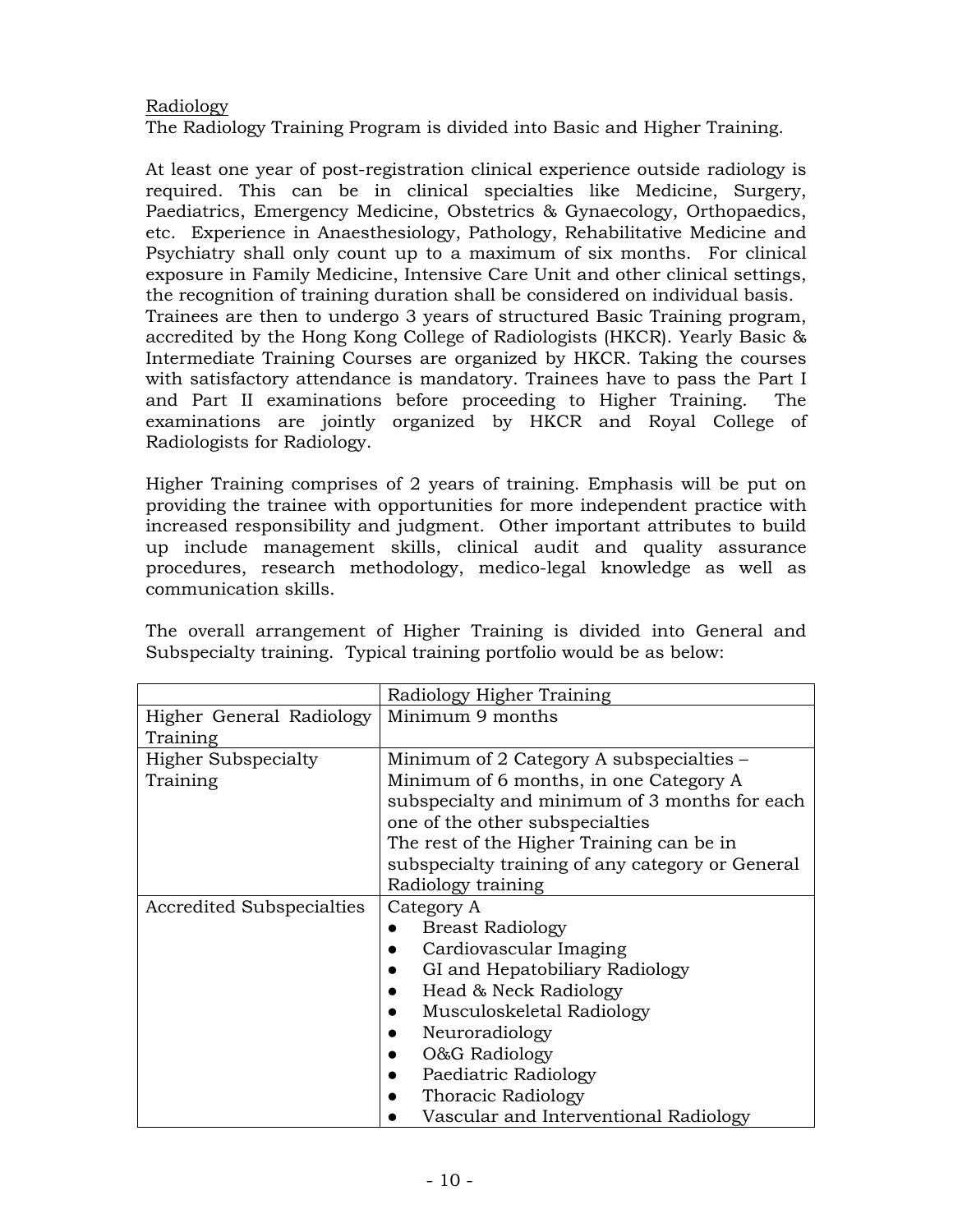| Category B<br>Ultrasonography<br>CТ<br><b>MRI</b><br>Radionuclide Imaging                                                                                |
|----------------------------------------------------------------------------------------------------------------------------------------------------------|
| Category C<br>Subspecialties related to clinical<br>subspecialties such as Transplantation<br>Radiology, Intensive Care Imaging and<br>Oncologic Imaging |

After completion of the required period of Higher Training, a trainee can apply for Fellowship of HKCR. Exit Assessment exercises are conducted by HKCR twice a year, normally in January and July.

#### Nuclear Medicine

Nuclear Medicine is a medical specialty that involves the use of radioactive substances in the diagnosis and treatment of diseases. Specialist training in Nuclear Medicine requires a minimum of six years training in recognized centres and it comprises Basic Training and Higher Training accredited by the Hong Kong College of Radiologists (HKCR).

The Basic Training consists of a minimum of four years of training including at least 6-month full-time post-registration recognized clinical experience (Clinical Oncology, Emergency Medicine, Internal Medicine, Neurosurgery, Obstetrics and Gynaecology, Orthopaedics and Traumatology, Paediatrics, Psychiatry and Surgery) and 9-month equivalent of rotation to an accredited Radiology training centre. During the training period, trainees are required to attend the Basic and Advanced training courses organized by HKCR. Upon the end of the period, trainees have to undertake the First and Final Fellowship Examinations. The successful trainees will be eligible for the enrollment of Higher Training.

The Higher Training consists of at least two years of training. The 2 years of training should consist of minimum of 9 months General Nuclear Medicine, minimum of 6 months in subspecialty training in PET-CT, 3-month equivalent of Radiology Training, and in the remaining period: minimum of 6 months in another subspecialty subject or minimum of 3 months for each of other two subspecialty subjects in nuclear medicine. Trainees who have completed Higher Training will be qualified to sit for the Exit Assessment.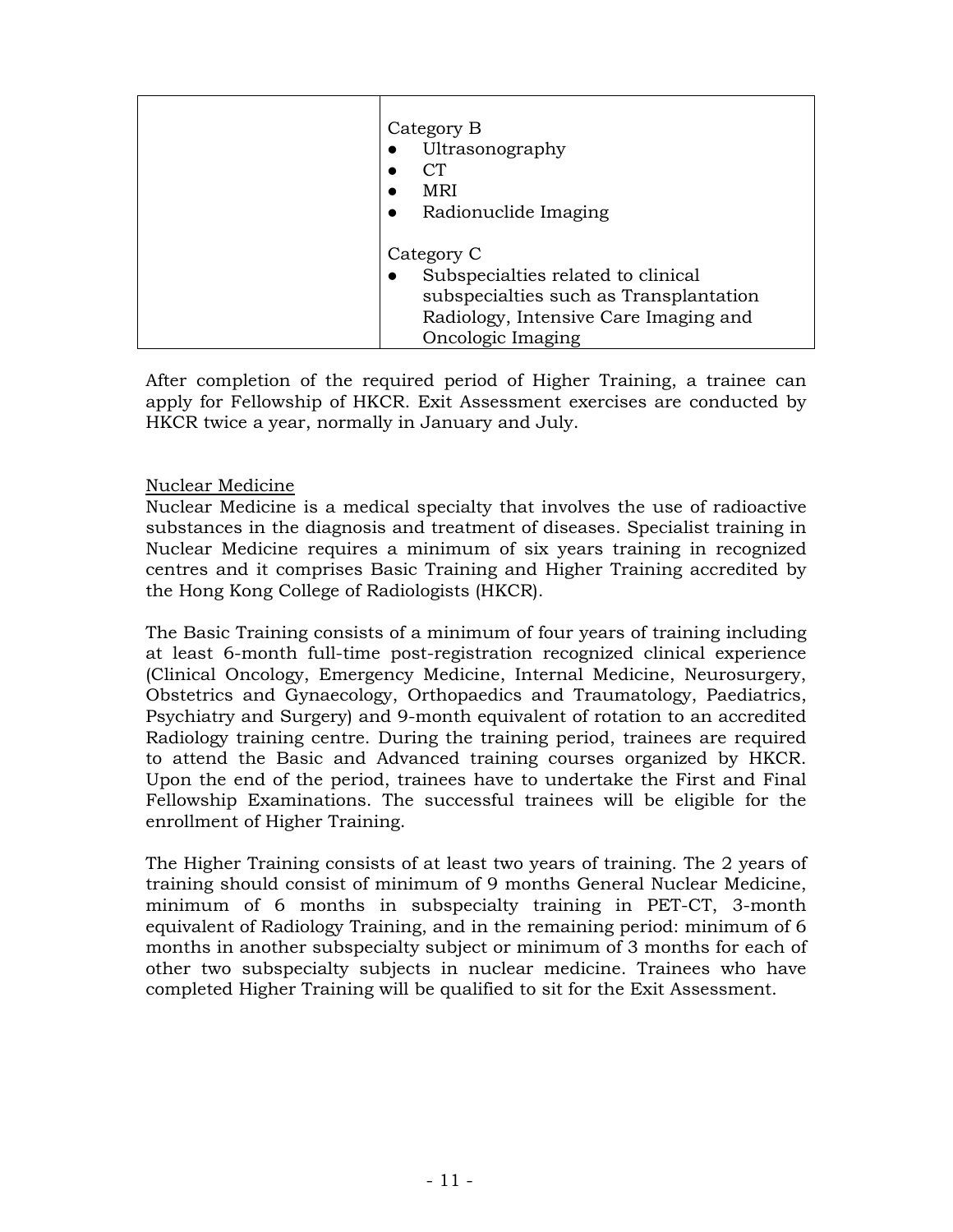## **Surgical Specialties**

Trainees aspiring to pursue their specialist training in the specialties of General Surgery, Cardiothoracic Surgery, Urology, Paediatric Surgery, Plastic Surgery, Neurosurgery, Otorhinolaryngology and Orthopaedics & Traumatology will need to undergo a structured two-year cross-specialty basic surgical training program. The rotation of basic surgical training is largely organized on a cluster basis. Cross cluster rotation may be arranged if necessary.

After passing the intermediate examination, trainees will need to apply for entry into the higher surgical training program in one of the above specialties, subject to fulfillment of the prevailing selection criteria for higher training of individual specialties. The selection exercises are conducted two times a year. They will be convened by a conjoint selection panel. The main assessment criteria guiding the selection will be as follows:

- Training progress as assessed by trainers under the Hong Kong Intercollegiate Board of Surgical Colleges, number of attempts of examination, & participation in research projects
- HA Staff Development Reviews
- Referee Assessment
- Interview Performance
- Completion of the Mandatory courses for Basic Surgical Trainee

The higher training generally lasts for four years.

For more details, please visit websites of the respective surgical colleges:

- The College of Surgeons of Hong Kong http://www.cshk.org/
- Hong Kong College of Otorhinolaryngologists http://www.hkcorl.org.hk/main.php
- Hong Kong College of Orthopaedic Surgeons http://www.hkcos.org.hk/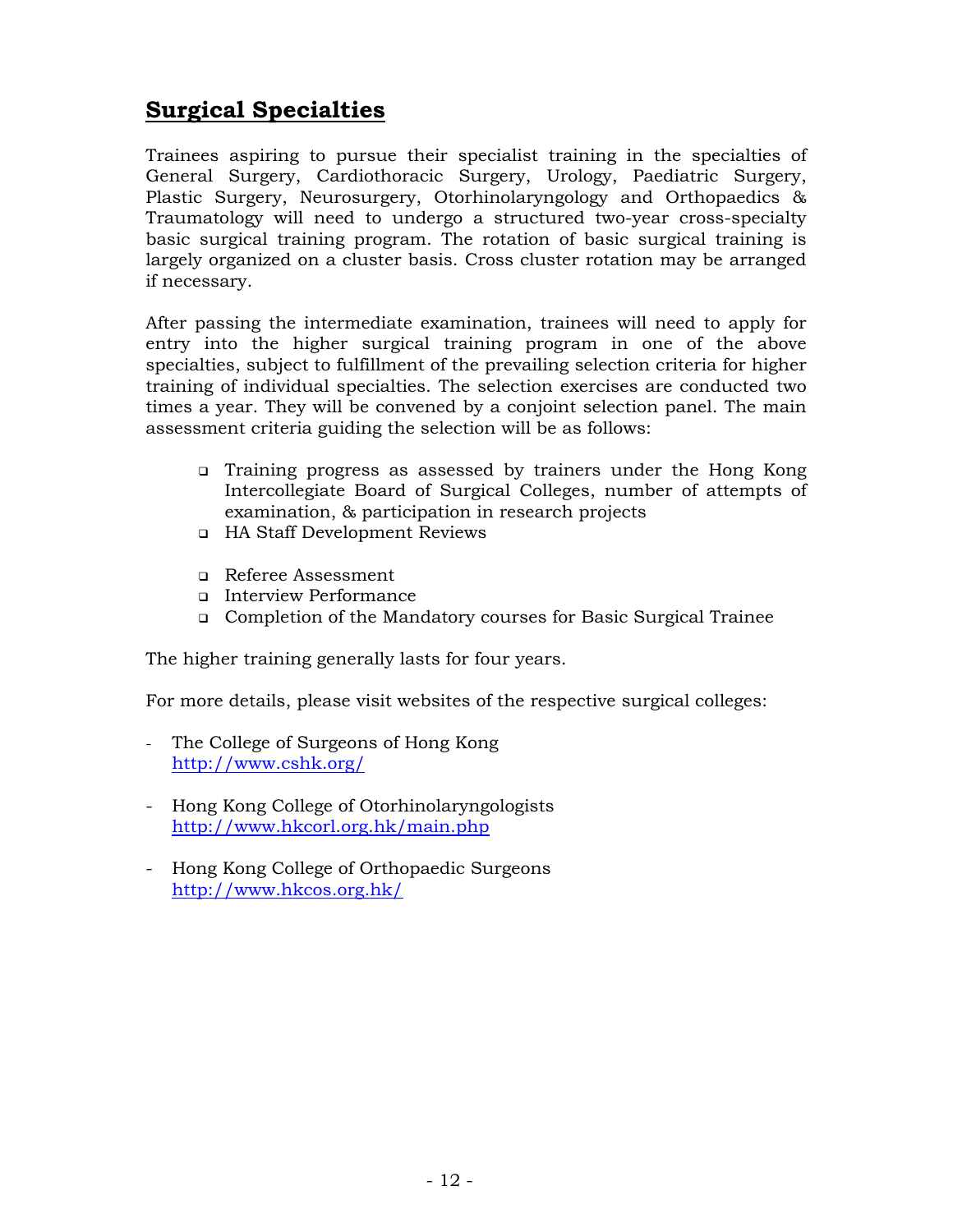### **Program Directors**

To enhance the training programs in the various clinical specialties and Family Medicine, Program Directors (PDs) are appointed for each specialty in the HA to co-ordinate training matters and rotations and act as mentors for the trainees to provide counseling and advice to trainees as required.

The core responsibilities of PDs are to : -

- a) advise on the placement of trainees into training programs;
- b) advise trainees on training matters and offer career counseling to trainees on their training progress and career pursuit and obtain trainees' feedbacks to specialty / cluster training programs;
- c) advise the HA Head Office (HAHO) on corporate-wide training matters e.g on requirements for training programs in HA based on the discussions in respective clusters / COCs / Colleges;
- d) advise the HAHO on individual training matters related to individual trainees on progress of their training and the need for cross-cluster posting; and
- e) liaise with respective Colleges on training matters for ensuring quality and standard of specialist training and play an enhancing role in training matters for respective Colleges and HA.

The PDs for various specialties are listed in Appendix I. Trainees are encouraged to approach the PDs for advice and assistance in relation to the training matters if required.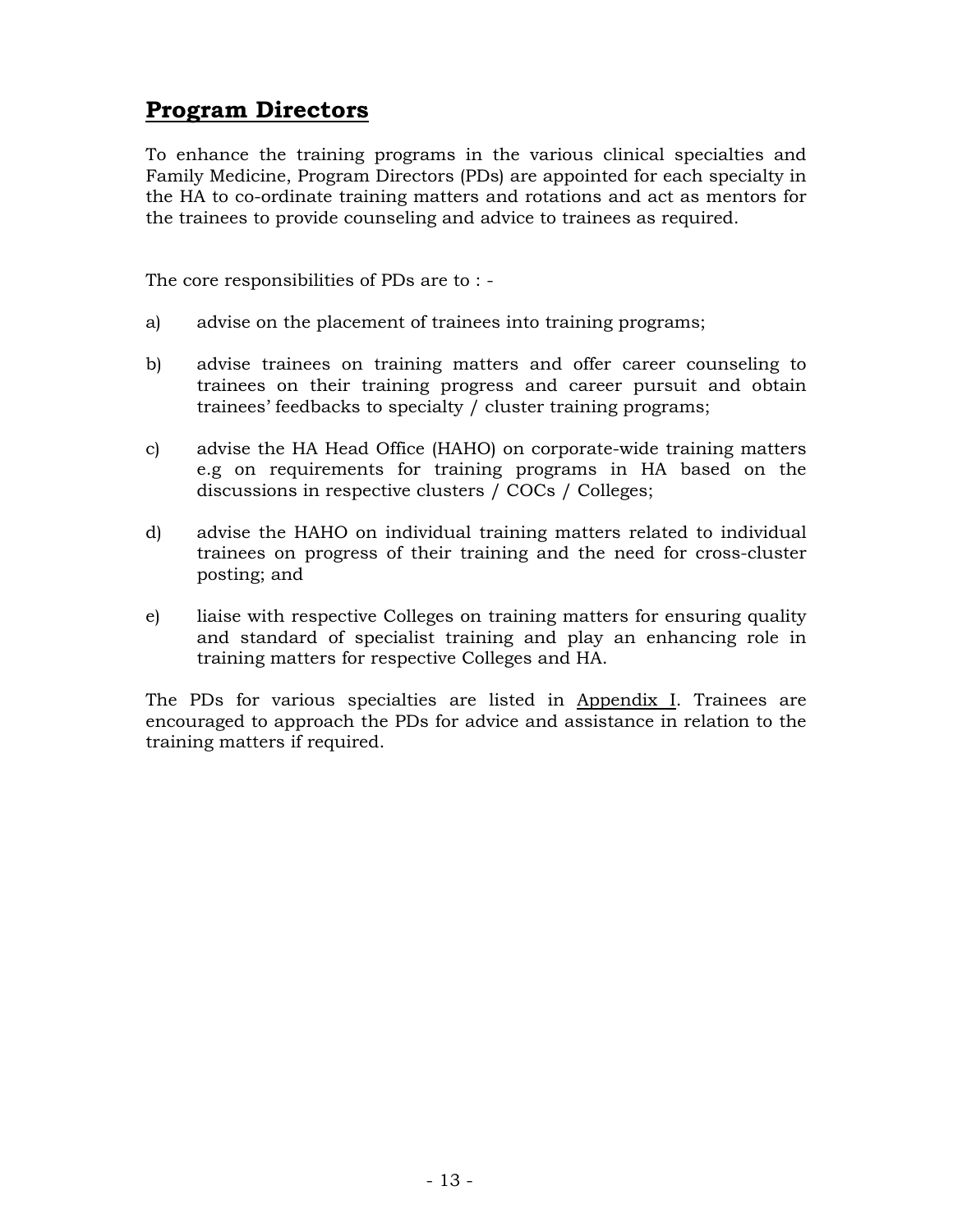## **Contract Arrangements of Resident Trainees**

With a view to extending the maximum period allowable for trainees to attain intermediate qualification for entry into higher training and to attain specialist qualification, all trainees will be offered a 9-year training contract with contract gratuity to be released normally every 3 years subject to satisfactory performance. Continuation of the 9-year training contract is conditional on satisfactory performance and achievement of the following training milestones : -

- (a) Pass Part I examination (or "Part A" for some specialties) before end of Year 3 (see Note 1 below); and
- (b) Pass Intermediate examination before end of Year 6 (see Note 2 below).

*Notes* 

- *1. Except Family Medicine, Pathology and Anaesthesiology, in which trainees who may not be able to complete Part I exam after completion of 36 month's training owing to the training structure will have their contracts renewed without Part I.*
- *2. Except :* 
	- *Clinical Oncology, Radiology and Nuclear Medicine for which "end of Year 7" applies; and*
	- *Surgery (including Neurosurgery and Cardiothoracic Surgery), Orthopaedics & Traumatology and Otorhinolaryngology for which selection to higher surgical training is also required.*

The list of examinations / training levels qualifying the trainees for continuation of the 9-year contract is given at Appendix II. The concerned list is subject to update from time to time and the updated version will be posted at the Doctors' Column at ha.home.

Residents who fail to achieve the above milestones or whose performance has been rated as "Marginal" or "Below standard" in their Staff Development Review (SDR) reports for any two years during the 9-year contract will have to exit from the Resident Training Program. They may however be considered for service Resident posts, if such vacancy arises, ranging from 1 to 3 years.

### **Conversion to Permanent Employment of Resident Trainees**

Residents who fulfill the following criteria may apply for conversion to permanent employment in the annual conversion exercise:

- a) have 3 years or more continuous full-time service in the rank;
- b) attained satisfactory performance with two "effective" and one "good" or higher Staff Development Review (SDR) ratings in the preceding three years' service, amongst which the "good" or higher SDR rating is immediately before the conversion; and
- c) attained specialist registration.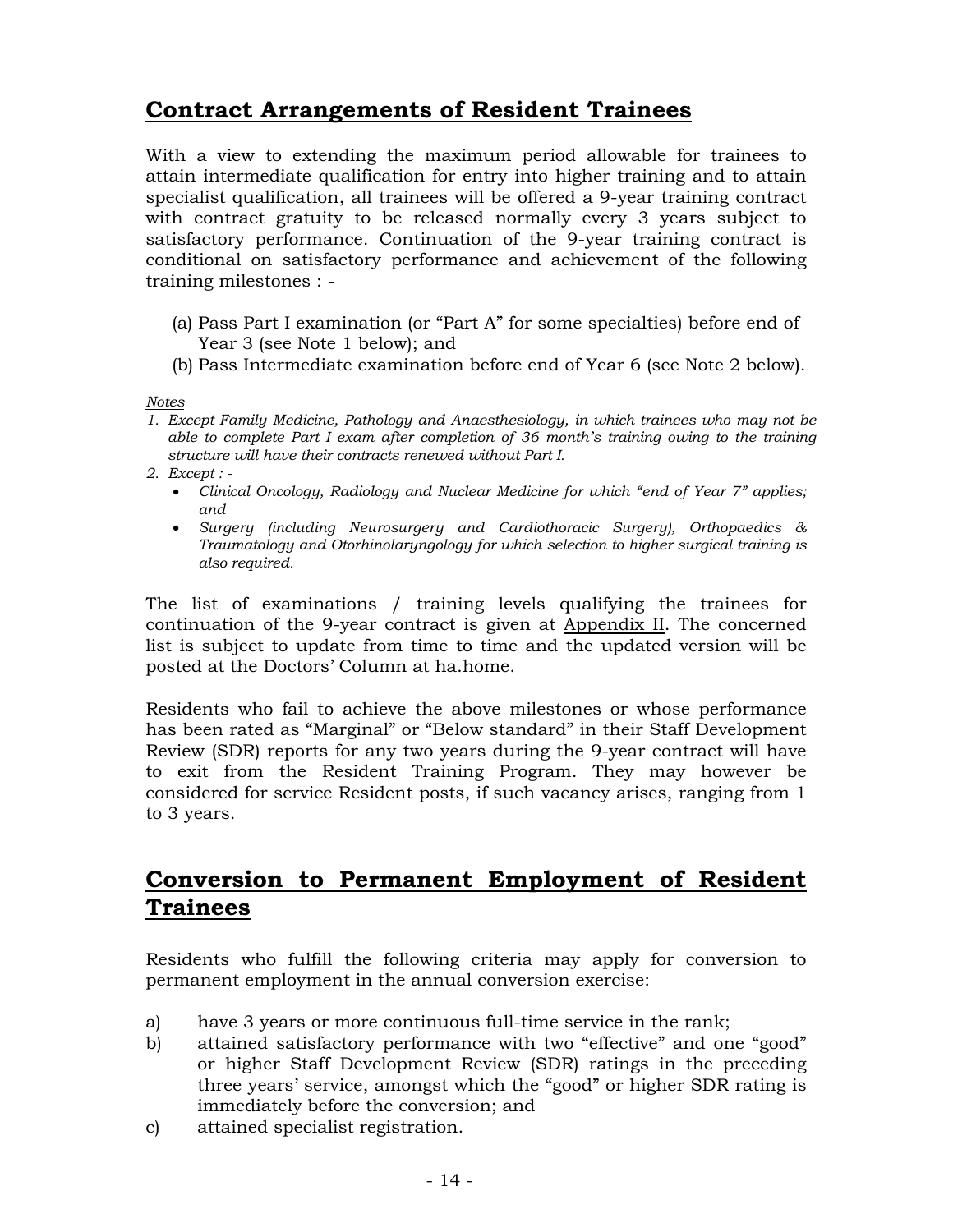# **Appointment Procedures of Resident Trainees**

New Residents are recruited openly on an annual basis. The HAHO will normally conduct joint recruitment exercises for Residents from January to June of the year for intakes in July and the following January. Recruitment advertisement setting out the application procedures will be posted on HA internet and intranet website in around January to February and training posts available will be posted in March tentatively. Applicants are required to submit applications on-line.

Shortlisted applicants will be invited for an interview. Key elements to be considered in selecting candidates for appointment include :

- a) performance as revealed during internship. Aspects of assessment include professional knowledge, clinical skill, attitude, willingness to learn, etc.;
- b) potential for specialist training;
- c) career objective of candidate;
- d) commitment to patient care; and
- e) communication skill.

Applicants will be informed of the selection results in around 4-6 weeks' time after the interview. Selected applicants will be issued an appointment letter setting out the employment terms and conditions offered. Applicants are required to confirm their acceptance to the offer of employment before they commence employment with the HA.

For details about the 2022/23 Annual Recruitment Exercise for Resident Trainees, please visit HA website: http://www.ha.org.hk/ho/resident.htm

### **Terms and Conditions of Employment of Resident Trainees**

Residents under the Resident Training Program are employed on prevailing terms and conditions of employment of the HA applicable to Residents. The remuneration package of a newly recruited trainee is given at Appendix III. Such terms and conditions may be amended in individual circumstances by agreement between the Resident and HA.

Residents are expected to perform on-call duties depending on the exigencies of the work and the operational requirements of individual specialty. The Head of Department/Unit/Section will advise on the work schedule and details of on-call arrangements. In addition, Residents may also be required to work shifts to provide 24-hour coverage or work on statutory holidays. Alternative holidays for work on statutory holidays and /or rest days would be provided as governed by the Employment Ordinance of Hong Kong.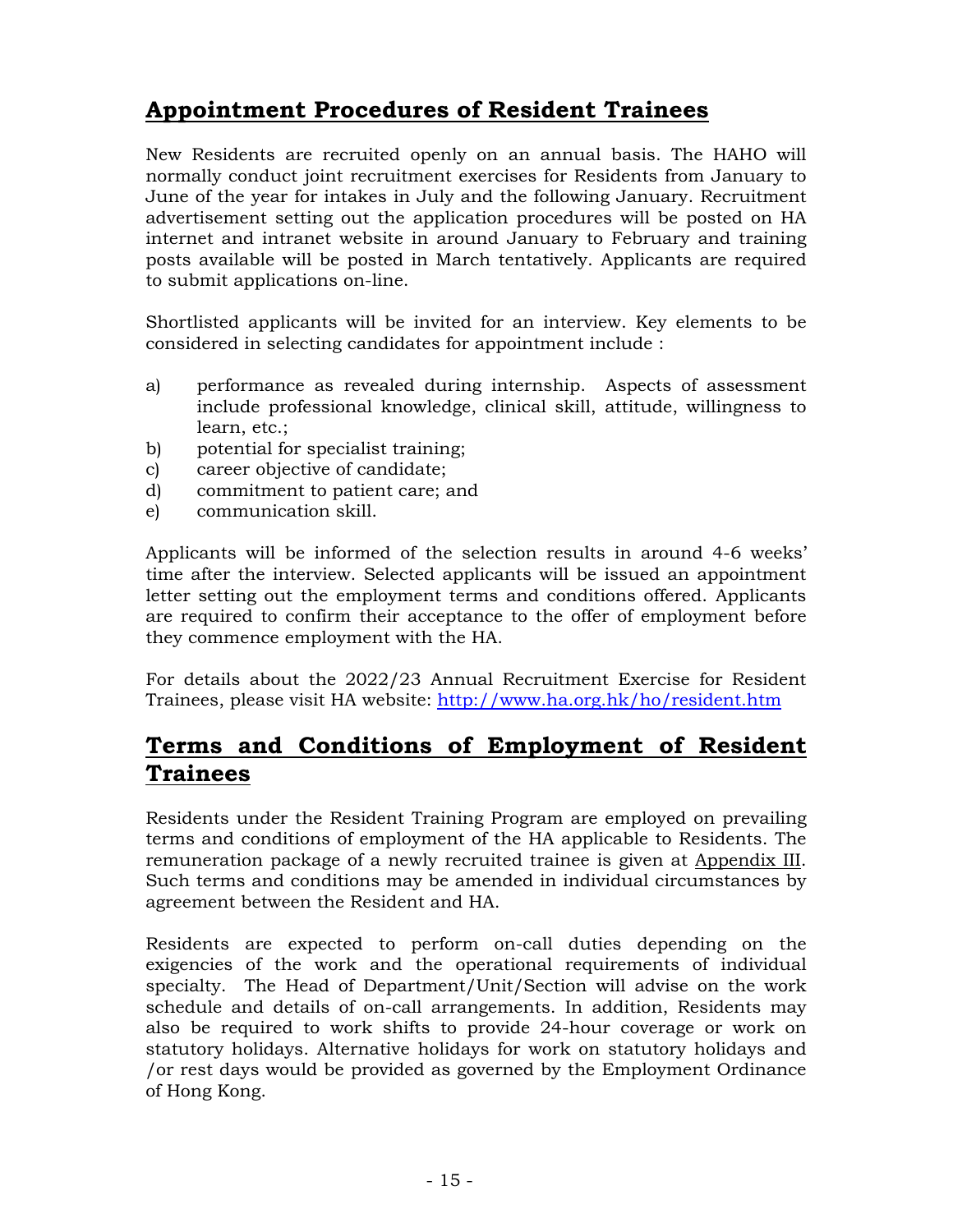### **Lateral Transfer of Resident Trainees to Other Hospitals / Specialties**

A lateral transfer mechanism is put in place to cater for the career aspiration of individual Residents under the Resident Training Program to change their specialties at the early stage of their specialist training while upholding fairness in access to training opportunities among Residents in different specialties and intakes. To enable new Residents under the Resident Training Program to have deeper hands-on understanding of the specialist training provided by the serving department before making major career decisions, Residents can laterally transfer to another department (both within-specialty and cross-specialty) one year after appointment.

#### *Note:*

Residents transferring from Resident Trainee post to Service Resident post would exit the HA's Resident Training Program and the prevailing HR transfer policies and practices should be followed. Staff should have completed at least 18 months' service in a particular office / hospital before being eligible for consideration for a transfer subject to mutual agreement between the departments or hospitals concerned.

### **Professional Registration and Annual Practising Certificate**

It is a requirement and a condition of HA's offer of employment that Resident Trainee should obtain full registration with the MCHK whilst practicing medicine in HA hospitals or institutions. A copy of the registration certificate and valid annual practising certificate should be submitted to the Human Resources Department of the hospital concerned as soon as possible and in any case no later than 2 months after commencement of employment. During the period of employment with HA, all medical staff are also required to renew the annual practising certificate as required by law and send a copy to the hospital management for record after renewal.

Enquiries on professional registration matters can be directed to MCHK.

|     | Telephone : 2961 8648 |
|-----|-----------------------|
| Fax | : 28917946            |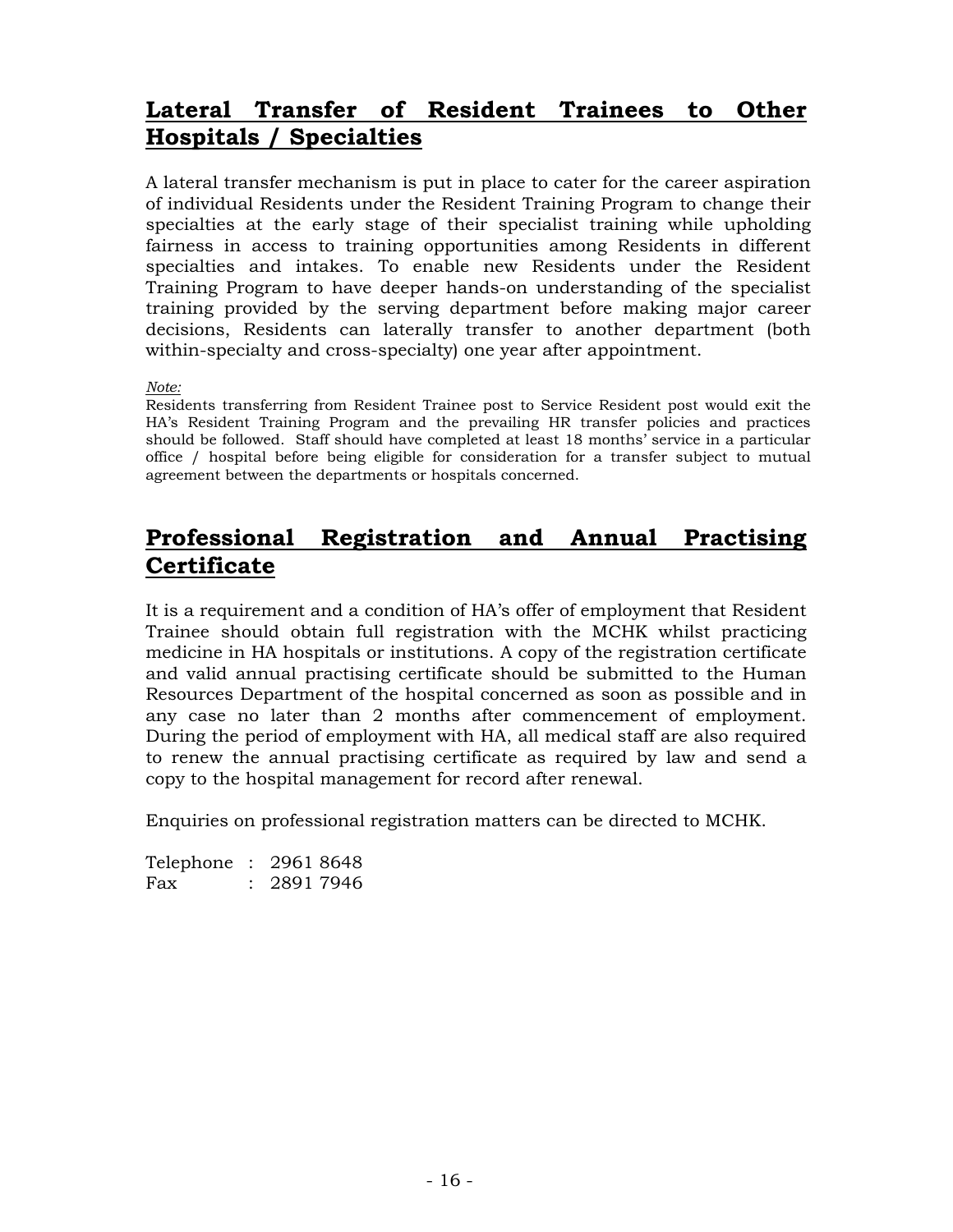### **Staff Arrangements for HA Specialist Doctors Participating in College Examinations and Specialist Training Activities**

HA has all along been closely collaborating with the HKAM and its Constituent Colleges in the provision of specialist training. While HKAM and its 15 Constituent Colleges set the standards and curriculum for specialist training and conduct assessments and examinations, HA supports and facilitates specialist training through provision of training sites and materials, as well as contribution of Examiners and Trainers.

Under prevailing practice, HA specialist doctors participating in College examinations as Examiners or as Trainers in training activities organized by HKAM and its Constituent Colleges (e.g. training courses / workshops / seminars) both during and outside working hours are considered as undertaking outside work under "Public Interest"1.

To facilitate HA specialist doctors participating in College examinations and specialist training activities organized by HKAM and its Constituent Colleges, the following staff arrangements have been put in place and would be reviewed regularly.

#### HA Specialist Doctors as Examiners in College Examinations

Passing the College examinations is one of the key milestones in specialist training for doctors in Hong Kong and is linked to the career development of doctors working in HA as appointment to Associate Consultant and Consultant posts in HA requires Fellowship of the HKAM and registration in the Specialist Register of the Medical Council of Hong Kong.

Official release would be granted to HA specialist doctors who serve as Examiners for College examinations if the examination days fall within working hours, subject to operational need and manpower availability of concerned departments.

Head Office Medical Grade Department would work with HKAM and send the list of Examiners appointed by the Colleges and the schedule of examinations to Cluster Human Resources Departments for Cluster Chief Executives (CCE)'s blanket approval so as to facilitate the granting of official release by respective Department heads. Standard letter template has also been developed with HKAM for deployment by all Constituent Colleges in inviting HA specialist doctors as Examiners. Based on the invitation letter issued by Colleges to the HA specialist doctors, official release could be granted by Department head subject to CCE's prior blanket approval. The

 $\overline{a}$ 

<sup>1</sup> According to the Human Resource Policies Manual (Section H7), full-time employees will be allowed to undertake paid outside work for teaching work in connection with the profession including serving as examiners for professional examinations, or where the work is clearly in the public interest and with the approval of the Hospital Chief Executive or Chief Executive, as appropriate.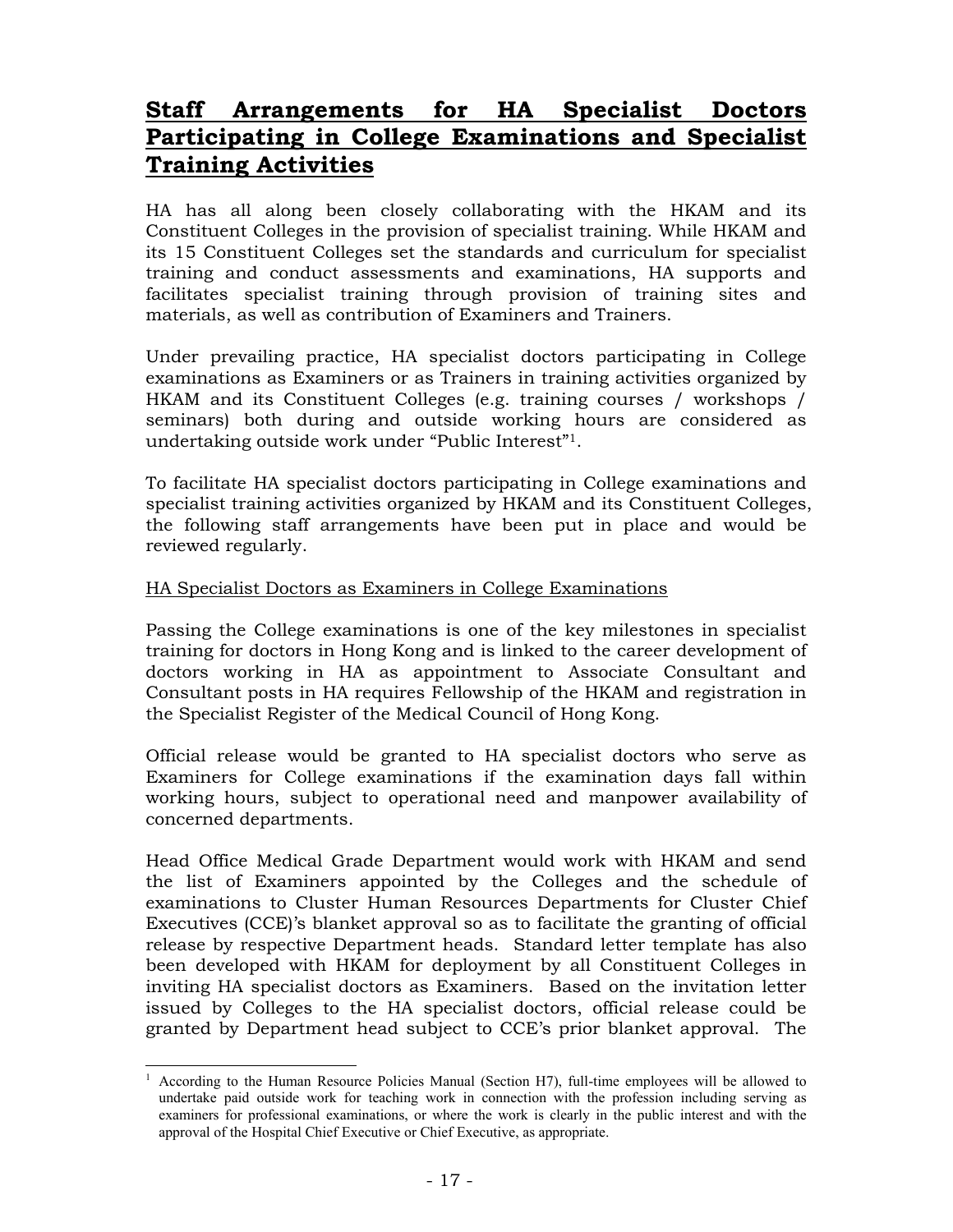invitation letter should be copied to Cluster Human Resources Department for record purpose. Granted official release should also be documented in the departmental scheduled duty and no honorarium could be accepted by the HA specialist doctors who were granted official release.

For HA specialist doctors receiving honorarium from College and under any circumstances that official release could not be granted during working hours, outside work under "Public Interest" should be applied via Department head and Cluster Human Resources Department for approval by the Hospital Chief Executive according to prevailing outside work policy. Cluster Human Resources Departments would keep record of the HA specialist doctors who were granted official release for quarterly reporting to hospital management and annual reporting to Head Office Human Resources/Medical Grade Departments.

Individual departments as examination site may also arrange other staff to support running of exams during working hours, subject to operational need and manpower availability of concerned departments.

#### HA Specialist Doctors as Trainers in Training Activities organized by HKAM and its Constituent Colleges

In addition to the day-to-day on-the-job training provided to RTs, HA specialist doctors participating as Trainers in other training activities organized by HKAM and its Constituent Colleges (e.g. training courses/workshops/seminars) both during and outside working hours are also considered as undertaking outside work under "Public Interest" under prevailing practice.

In view of the wide range of training activities organized for both internal and external participants which involves HA staff from various grades as Trainers, HA specialist doctors participating as Trainers in other training activities organized by HKAM and its Constituent Colleges would continue to be supported according to the prevailing outside work policy under "Public Interest", subject to operational need and manpower availability of concerned departments. For more details on the prevailing outside work policy, please contact Cluster Human Resources Department.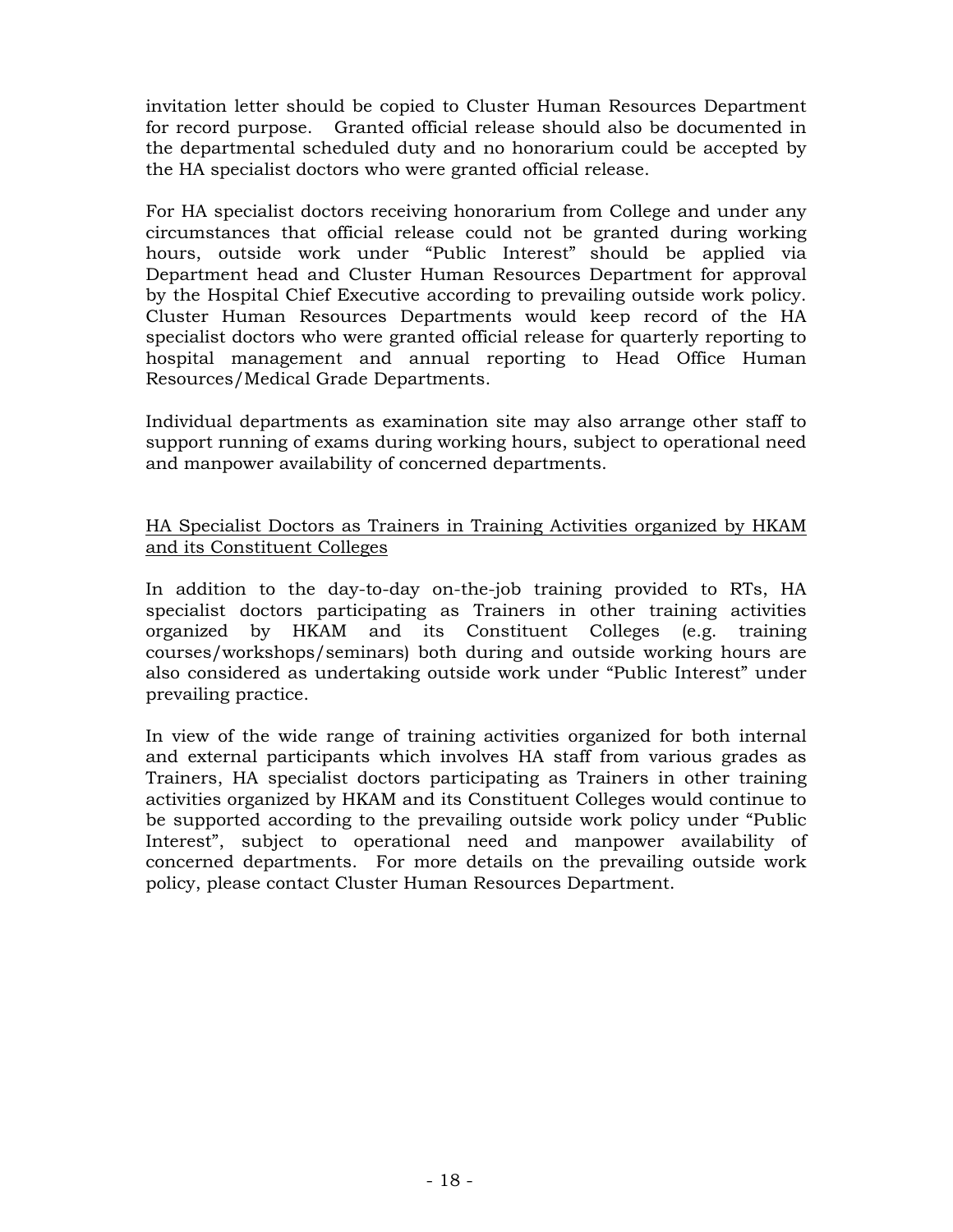## **Enquiries**

Please contact the following : -

Ms Alice LAM on appointment procedures<br>Tel: 2300 6359 Fax: 2199 9605  $Tel: 2300 6359$ 

Ms Winnie LAU Tel : 2300 7263 Fax : 2199 9618

Program Directors (at Appendix I) for various clinical specialties on training matters.



Hospital Authority December 2021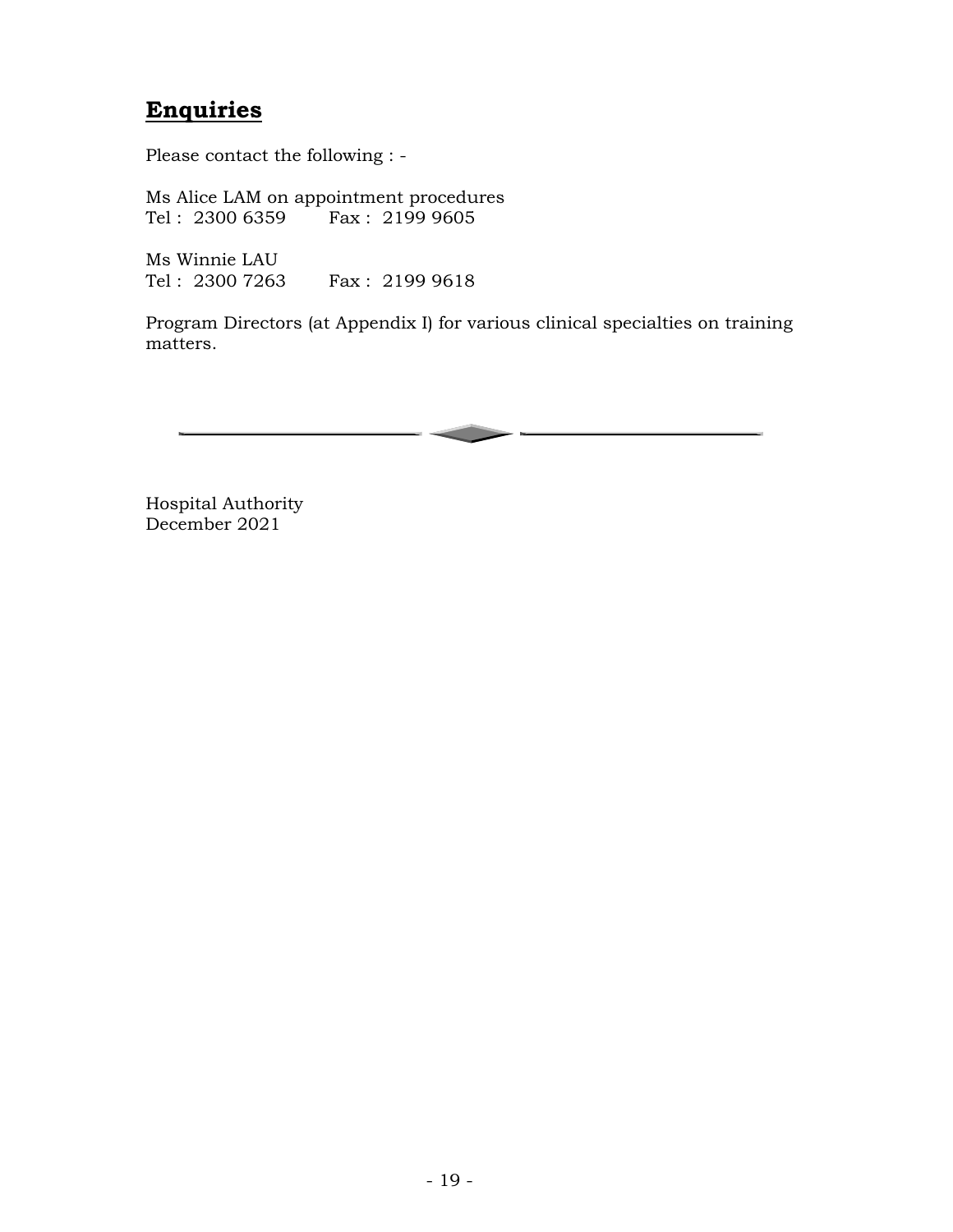#### **Program Directors (PDs) in Various Clinical Specialties**

|                                | <b>Program Directors</b> |                                             |                           |                  |                               |
|--------------------------------|--------------------------|---------------------------------------------|---------------------------|------------------|-------------------------------|
| <b>Specialties</b>             | For Cluster/             |                                             |                           |                  |                               |
|                                | <b>Training Centre</b>   | Name                                        | Title                     | <b>Telephone</b> | <b>E-mail Address</b>         |
| A&E                            | All clusters             | Dr Jeffery FUNG                             | CONS(A&E), TMH            | 2468 5200        | funght@ha.org.hk              |
| <b>Administrative Medicine</b> | All clusters             | Dr K H LEE                                  | <b>Assistant Medical</b>  | 2835 8800        | KoonHung.Lee@hksh.com         |
|                                |                          |                                             | Superintendent, Hong Kong |                  |                               |
|                                |                          |                                             | Sanatorium & Hospital     |                  |                               |
|                                |                          |                                             |                           |                  |                               |
| Anaesthesia                    | PYNEH/RH/TWEH            | Dr LOW Kai Ngai Kevin Yves                  | CONS(ANA), PYNEH          | 2595 6406        | drlowkevin@gmail.com          |
|                                |                          | Dr HUI Cheuk Man Olivia (Assistant)         | AC(ANA), PYNEH            | 2595 7143        | huiolivia@gmail.com           |
|                                |                          | Dr LEUNG Sze Mun Amelia                     | AC(ANA), PYNEH            | 2595 7143        | ameliasmleung@gmail.com       |
|                                | QMH/GH                   | Dr POON Ching Mei Clara                     | CONS(ANA), QMH            | 7306 9361        | ccmpoon@gmail.com             |
|                                |                          | Dr Vincent SO (Deputy)                      | AC(ANA), QMH              | 7306 9236        | vinchingso@gmail.com          |
|                                | QMH / GH                 | Dr LAM Kwok Key                             | <b>Clinical Associate</b> | 2255 3303        | dr.patricklam.hk@qmail.com    |
|                                |                          |                                             | Professor, QMH-HKU        |                  |                               |
|                                | DCA, QMH                 | Dr WONG On Yat                              | AC(ANA), QMH-DCA          | 7306 9600        | jerryyellow@gmail.com         |
|                                | <b>DKCH</b>              | Dr CHAN Hing Tsuen                          | CONS(ANA), DKCH           | 2974 0283        | chanht2@ha.org.hk             |
|                                | TWH                      | Dr MAK Wai Yin Jocelyn                      | AC(ANA), TWH              | 5741 3327        | jmakwy@gmail.com              |
|                                | KWH                      | Dr KONG Hang Sze Amy                        | AC(ANA), KWH              | 3517 5053        | konghsa@ha.org.hk             |
|                                |                          | Dr WONG Tsz Kin (Assistant)                 | AC(ANA), KWH              | 3517 5053        | wtkzh2@ha.org.hk              |
|                                | QEH/HKBH/OLMH            | Dr KWOK Ching Yee                           | AC(ANA), QEH              | 3506 6023        | kwokcy2@ha.org.hk             |
|                                | HKEH                     | Dr WONG Siu Man                             | CONS(ANA), HKEH           | 2762 3059        | smwong@ha.org.hk              |
|                                | нксн                     | Dr KWOK Vansie                              | AC(ANA), HKCH             | 5741 3197        | vansie@gmail.com              |
|                                |                          | Dr LEE Sau Man Rowena                       | AC(ANA), HKCH             | 5741 3327        | rowenasmlee@gmail.com         |
|                                | UCH                      | Dr CHONG Ka Hei Clara (Deputy)              | AC(ANA), UCH              | 3949 6287        | ckh545@ha.org.hk              |
|                                |                          |                                             | AC(ANA), UCH              | 3949 4245        | keithcllee@hotmail.com        |
|                                | ткон                     | Dr LEE Chak Lam Keith (Deputy)              |                           | 2208 0635        |                               |
|                                |                          | Dr TSE Kin Chung<br>Dr LEUNG Janice Ho Ting | CONS(ANA), TKOH           | 6491 3457        | kinchungtse@yahoo.com.hk      |
|                                | PMH/NLTH                 |                                             | AC(ANA), TKOH             | 2990 1273        | jhtleung@hotmail.com          |
|                                |                          | Dr LAM Yung Phoebe                          | AC(ANA), PMH              |                  | ly311@ha.org.hk               |
|                                |                          | Dr NG Siu Yuen Dan (Assistant)              | AC(ANA), PMH              | 2990 1274        | zerodan169@gmail.com          |
|                                |                          | Dr YAU Ka Lay Karry (Assistant)             | AC(ANA), PMH              | 2990 1273        | karry.yau@gmail.com           |
|                                | YCH                      | Dr FONG Cheuk Ying Cherry                   | AC(ANA), YCH              | 24178472         | fongcyc@ha.org.hk             |
|                                | <b>CMC</b>               | Dr KAM Hau Tsz Onyx                         | AC(ANA), CMC              | 3408 7844        | kht765@ha.org.hk              |
|                                | <b>PWH</b>               | Dr KAN Patricia                             | CONS(ANA), PWH            | 5569 9054        | patricia_kan2001@yahoo.com.hk |
|                                |                          | Dr CHAN Albert Kam Ming                     | AC(ANA), PWH              | 3505 1104        | ckm192@ha.org.hk              |
|                                |                          | Dr LAU Lai Ning Lydia (Assistant)           | AC(ANA), PWH              | 5569 9574        | lydialnlau@gmail.com          |
|                                |                          | Dr LAU Nga Man Vivian                       | AC(ANA), PWH              | 5569 9504        | vivian.nm.lau@gmail.com       |
|                                |                          | (Assistant)                                 |                           |                  |                               |
|                                |                          | Dr WONG Rosinni Si-Ling (Assistant)         | AC(ANA), PWH              | 5569 9573        | rosinni@gmail.com             |
|                                | AHNH/NDH                 | Dr OR Yin Ling Debriel                      | AC(ANA), AHNH             | 5928 6548        | oyl323@ha.org.hk              |
|                                |                          | Dr FONG Chor Yiu Yoyo (Deputy)              | AC(ANA), AHNH             | 5928 6629        | yoyo4782@gmail.com            |
|                                |                          | Dr LAU Yuen Ting Elizabeth (Deputy)         | AC(ANA), AHNH             | 5928 6554        | yuenting23@gmail.com          |
|                                |                          | Dr TSANG Man Shing Caleb                    | AC(ANA), AHNH             | 5928 6783        | tms758@ha.org.hk              |
|                                | TMH                      | Dr LAI Wing Kwan Maggie                     | AC(A&IC), TMH             | 2468 5400        | maggiewklai@gmail.com         |
|                                | POH                      | Dr CHIU Tsz Hin Leo                         | AC(A&IC), TMH             | 2468 5400        | thchiu1@gmail.com             |
|                                | TSWH                     | Dr WONG Tin Kan Wing                        | AC(A&IC), TMH             | 2468 5400        | wingw331@gmail.com            |
|                                |                          |                                             |                           |                  |                               |
| <b>Intensive Care Medicine</b> | <b>PYNEH</b>             | Dr K B TANG                                 | AC(ICU), PYNEH            | 2595 6488        | tkb553@ha.org.hk              |
| (ICM)                          | QEH                      | Dr SHEK Ka Chung                            | AC(ICU), QEH              | 3506 7715        | jackshek@gmail.com            |
|                                | PMH/YCH                  | Dr Darshana Hewa KANDAMBY                   | AC(ICU), PMH              | 2990 2866        | kandambydh@ha.org.hk          |
|                                | NDH                      | Dr CHAU Chin Man                            | AC(ICU), NDH              | 2683 8112        | ccm751@ha.org.hk              |
|                                | <b>PWH</b>               | Dr WAN Tsz Pan Winnie                       | AC(ICU), PWH              | 5569 9260        | win_wtp@cuhk.edu.hk           |
|                                | NTWC(TMH/POH)            | Dr YIP Hing Wah                             | CONS(A&IC), TMH           | 2468 5400        | yhw160@ha.org.hk              |
|                                | AHNH                     | Dr CHAN Kai Man                             | CONS(ICU), AHNH           | 5145 7576        | ckm750@ha.org.hk              |
|                                |                          |                                             |                           |                  |                               |
| <b>Clinical Oncology</b>       | All clusters             | Dr K H WONG                                 | COS(CLIN ONC), QEH        | 3506 6255        | wongkh@ha.org.hk              |
|                                |                          |                                             |                           |                  |                               |
| <b>Family Medicine</b>         | HKEC                     | Dr Michelle WONG                            | COS                       | 3553 3201        | wongmy5@ha.org.hk             |
|                                | <b>HKWC</b>              | Dr Welchie KO                               | COS                       | 2589 2339        | kowk@ha.org.hk                |
|                                | KCC                      | Dr LI Yim Chu                               | COS                       | 3506 8608        | cmc07601@ha.org.hk            |
|                                | KEC                      | Dr P F CHAN                                 | COS                       | 3949 3087        | cpfz01@ha.org.hk              |
|                                |                          |                                             | COS                       |                  | lukw@ha.org.hk                |
|                                | <b>KWC</b>               | Dr Wan LUK                                  |                           | 2417 5874        |                               |
|                                | <b>NTEC</b>              | Dr Maria LEUNG                              | COS                       | 3505 1595        | Ikw271@ha.org.hk              |
|                                | <b>NTWC</b>              | Dr Jun LIANG                                | COS                       | 2468 6090        | liangj@ha.org.hk              |
|                                |                          |                                             |                           |                  |                               |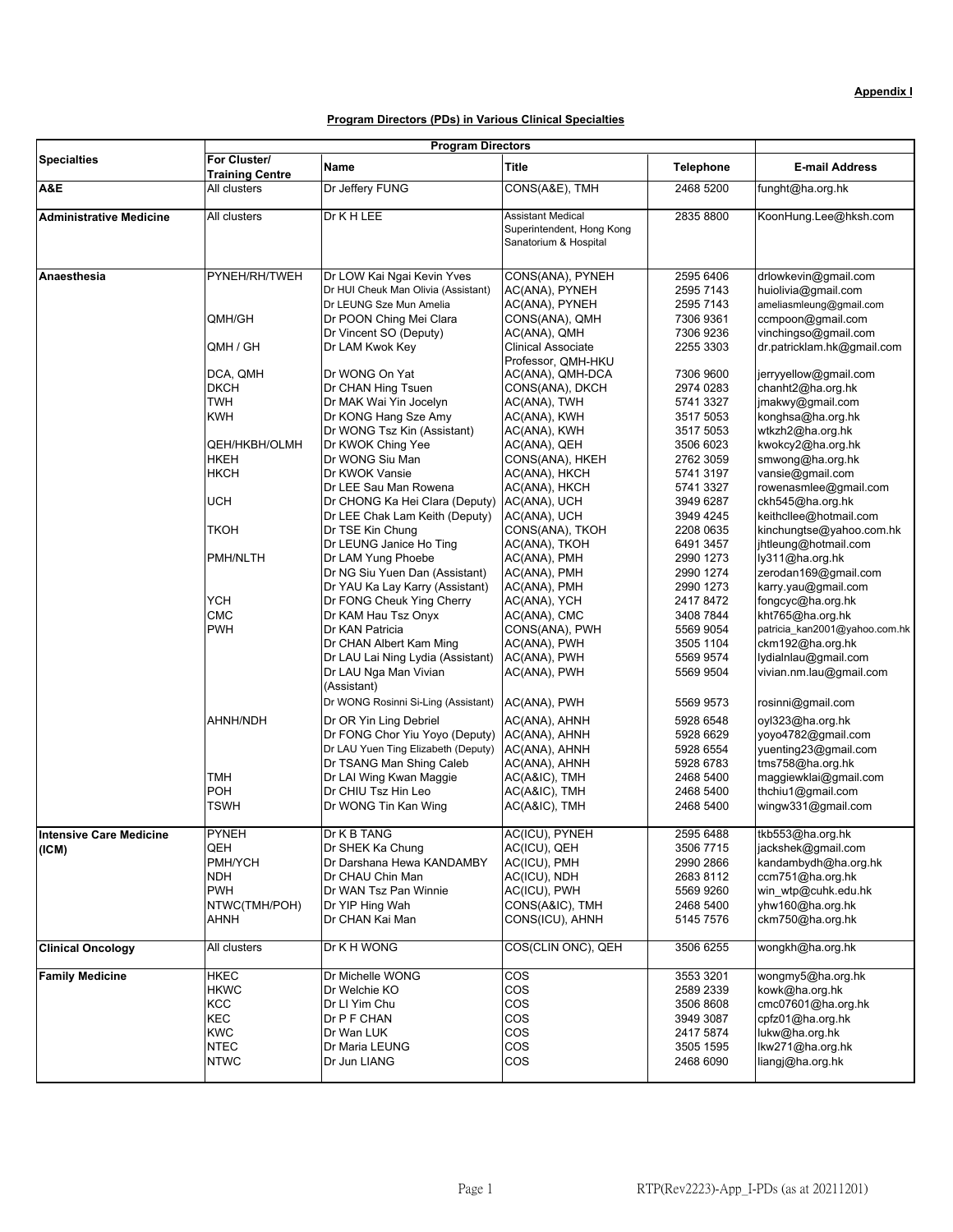|                            | <b>Program Directors</b>               |                                                 |                                                          |                                       |                                        |
|----------------------------|----------------------------------------|-------------------------------------------------|----------------------------------------------------------|---------------------------------------|----------------------------------------|
| <b>Specialties</b>         | For Cluster/<br><b>Training Centre</b> | Name                                            | <b>Title</b>                                             | <b>Telephone</b>                      | <b>E-mail Address</b>                  |
| <b>Medicine</b>            |                                        | (A: Assistant; D: Deputy)                       |                                                          |                                       |                                        |
| <b>AIM</b>                 | <b>HKEC</b>                            | Dr CHEUNG Chun Ming<br>Dr LAU Yuen Fun Emmy (A) | CONS(MED), PYNEH<br>AC(MED), PYNEH                       | 2595 6411<br>2595 6411 /<br>6460 0171 | chengcm1@ha.org.hk<br>lauyfe@ha.org.hk |
|                            | <b>HKWC</b>                            | Dr WONG Siu Yin<br>Dr MOK Wing Yee Winnie (A)   | CONS(MED), QMH<br>AC(MED), QMH /<br>AC(Geriatrics), FYKH | 2255 4768<br>2255 6739                | wsy504@ha.org.hk<br>mokwy@ha.org.hk    |
|                            | KCC<br>(QEH, KH, BH)                   | Dr NG Chiu Ming Jason                           | AC(MED), QEH                                             | 3506 6004                             | ngcm2@ha.org.hk                        |
|                            | (KWH, WTSH,<br>OLMH)                   | Dr KAN Yee Man (A)                              | AC(MED), KWH                                             | 3517 5057                             | kanym@ha.org.hk                        |
|                            |                                        | Dr Saliangi WU                                  | AC(MED), QEH                                             | 3506 6004                             | ws980@ha.org.hk                        |
|                            | <b>KEC</b>                             | Dr SHA Kwok Yiu                                 | CONS(M&G), UCH                                           | 3949 6113                             | shaky@ha.org.hk                        |
|                            |                                        | Dr LUI Hiu Tung Colin (A)                       | AC(MED), TKOH                                            | 2208 0591                             | colinlui@ha.org.hk                     |
|                            | <b>KWC</b>                             |                                                 |                                                          |                                       |                                        |
|                            | (PMH, YCH)                             | Dr TSUI Ping Tim                                | CONS(M&G), PMH                                           | 2990 3329                             | tsuipt@ha.org.hk                       |
|                            |                                        | Dr MO Ka Keung (A)                              | CONS(MED), YCH                                           | 24178358                              | mokk@ha.org.hk                         |
|                            | (CMC)                                  | Dr NG Kam Hung (D)                              | CONS(M&G), CMC                                           | 3408 7162                             | ngkh3@ha.org.hk                        |
|                            | <b>NTEC</b>                            | Dr CHOW Kai Ming                                | COS, PWH                                                 | 3505 3131                             | ckm818@ha.org.hk                       |
|                            | (NDH)                                  | Dr LAM Wai Kei                                  | AC(MED), NDH                                             | 2683 8505 /<br>5928 6702              | lamwk3@ha.org.hk                       |
|                            | (AHNH, TPH)                            | Dr CHENG Yuk Lun (D)                            | CONS(MED), AHNH                                          | 2689 3462                             | chengyl1@ha.org.hk                     |
|                            | <b>NTWC</b>                            | Dr YUNG Chun Yu<br>Dr LEE Hoi Kan Achilles (A)  | COS. POH<br>AC(MED), TMH                                 | 2486 8985<br>2468 5111                | yungcy1@ha.org.hk<br>leehk@ha.org.hk   |
| <b>Basic Physician</b>     | <b>HKEC</b>                            | Dr CHAN Ching Kit                               | AC(MED), PYNEH                                           | 2595 6411                             | cck441@ha.org.hk                       |
| <b>Training</b>            | <b>HKWC</b>                            | Dr WOO Yu Cho                                   | CONS(MED), QMH                                           | 2255 4775                             | wooyc1@ha.org.hk                       |
|                            | <b>KCC</b>                             | Dr CHAN Lung Tat Andrew                         | AC(MED), QEH                                             | 3506 6004                             | cltz01@ha.org.hk                       |
|                            |                                        | Dr WONG Kwok Keung (D)                          | AC, M&G(IMS), KWH                                        | 35177897                              | wongkkw@ha.org.hk                      |
|                            | KEC                                    | Dr CHAN Ka Hing Jacky                           | AC(MED), TKOH                                            | 2208 0588                             | ckhj01@ha.org.hk                       |
|                            |                                        | Dr CHEUNG Wai Yin                               | AC(MED), UCH                                             | 3949 3099                             | cheungwy3@ha.org.hk                    |
|                            | <b>KWC</b>                             | Dr KWONG Kai Yan                                | AC(M&G), PMH                                             | 2990 3329                             | kky438@pmh.ha.org.hk                   |
|                            | <b>NTEC</b>                            | Dr LI Siu Hung                                  | AC(MED), NDH                                             | 2683 8529                             | Ish039@ha.org.hk                       |
|                            | <b>NTWC</b>                            | Dr LUI Chung Yan Grace<br>Dr NG Man Fai         | Asso Prof, PWH<br>AC(MED), TMH                           | 3505 1420<br>2468 5389                | gracelui@cuhk.edu.hk<br>ngmf@ha.org.hk |
| <b>Palliative Medicine</b> | All clusters                           | Dr KWOK Oi Ling                                 | CONS(M&G), CMC                                           | 3408 7454 /<br>5240 7287              | kwokol@ha.org.hk                       |
| O&G                        | All clusters                           | Dr K W LEE                                      | COS(O&G),<br>CMC/PMH/YCH                                 | 2990 3430                             |                                        |
| Ophthalmology              | All clusters                           | Dr P F YIU                                      | CONS(OPH), TMH                                           | 3511 1112                             | yiupf@ha.org.hk                        |
| <b>Paediatrics</b>         | <b>HKEC</b>                            | Dr K P LEE                                      | COS(PAED), PYNEH                                         | 2595 6409                             |                                        |
|                            | <b>HKWC</b>                            | Dr S L LEE                                      | COS(PAED), QMH                                           | 2255 4485                             |                                        |
|                            | <b>KCC</b>                             | Dr Winnie CHAN                                  | COS(PAED), QEH                                           | 3506 6741                             |                                        |
|                            | KEC                                    | Dr W K CHIU                                     | COS(P&AM), UCH                                           | 3949 4861                             |                                        |
|                            | <b>KWC</b>                             | Dr C C SHEK                                     | COS(Paed&AM),                                            | 2990 3102 /                           |                                        |
|                            |                                        |                                                 | PMH/YCH                                                  | 2990 3601                             |                                        |
|                            | <b>NTEC</b>                            | Dr Alan K W SO                                  | COS(PAED), PWH                                           | 3505 2862                             |                                        |
|                            | <b>NTWC</b>                            | Dr Karen KWONG                                  | COS(P&AM), TMH                                           | 2468 5392                             |                                        |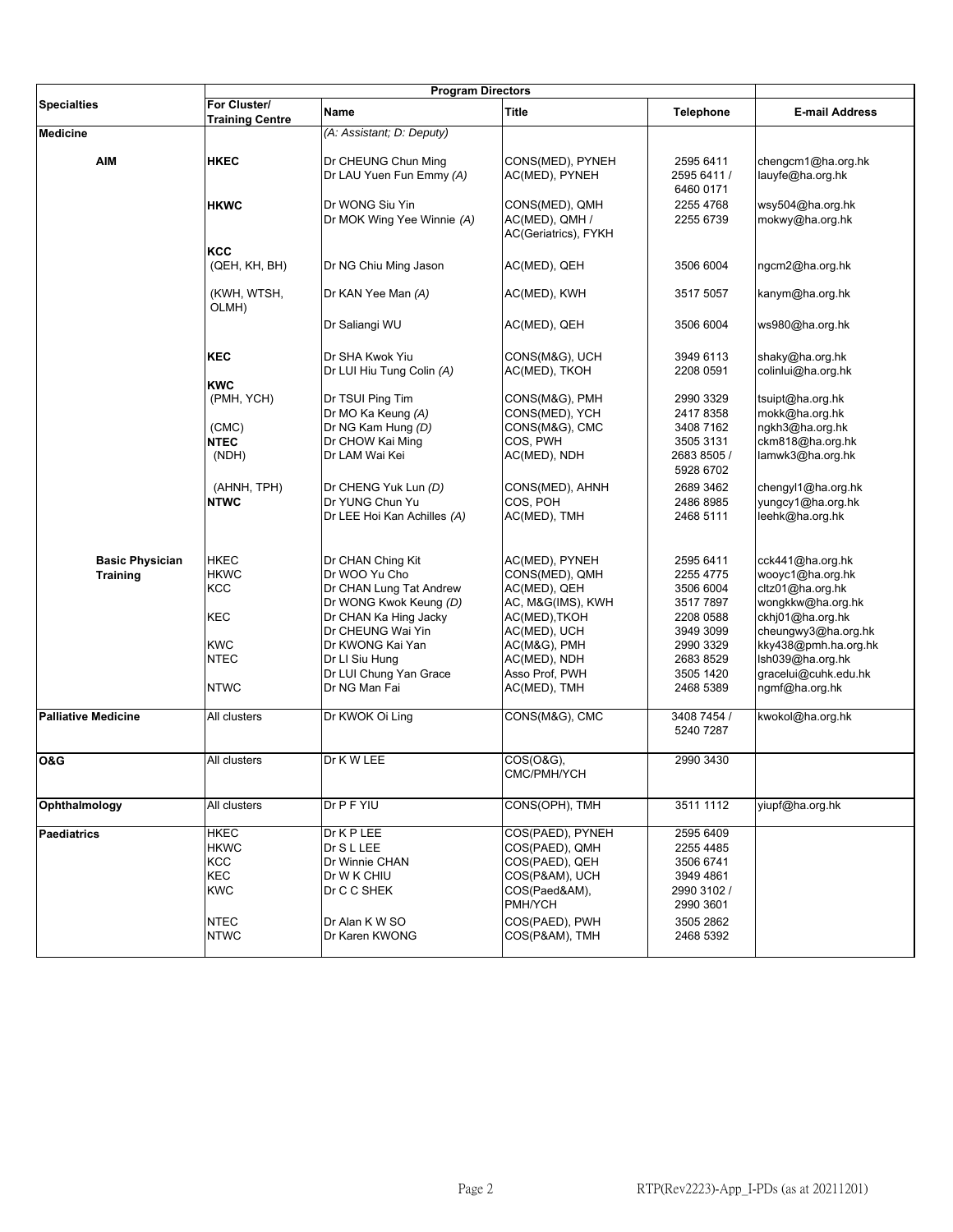|                               | <b>Program Directors</b> |                     |                                            |                  |                       |
|-------------------------------|--------------------------|---------------------|--------------------------------------------|------------------|-----------------------|
| <b>Specialties</b>            | For Cluster/             | Name                | Title                                      | <b>Telephone</b> | <b>E-mail Address</b> |
|                               | <b>Training Centre</b>   |                     |                                            |                  |                       |
| Pathology                     |                          |                     |                                            |                  |                       |
|                               |                          |                     |                                            |                  |                       |
| <b>Anatomical Pathology</b>   | <b>HKEC</b>              | Dr Yun Hoi LUI      | SD(Path), HKEC / COS,<br><b>PYNCPA</b>     | 2595 5255        |                       |
|                               | <b>HKWC</b>              | Dr Gavin CHAN       | CONS(AP), QMH                              | 2255 2273        |                       |
|                               | KCC                      | Dr W CHEUK          | CONS(PATH), QEH                            | 3506 5739        |                       |
|                               | KEC                      | Dr Wing Sun LAM     | COS(PATH), TKOH & HHH                      | 2208 0888        |                       |
|                               | <b>KWC</b>               | Dr M C TO           | CONS(PATH), PMH                            | 2990 1966        |                       |
|                               | <b>NTEC</b>              | Prof Ka Fai TO      | Chairman(ACP), PWH                         | 3505 3335        |                       |
|                               | <b>NTWC</b>              |                     | COS(PI), TMH                               |                  |                       |
|                               |                          | Dr S M MAK          |                                            | 3767 1722        |                       |
| Haematology                   | All clusters             | Dr Eudora CHOW      | SD(PATH), KEC/<br>COS(PATH), UCH           | 3949 4336        |                       |
| <b>Clinical Microbiology</b>  | All clusters             | Dr W K TO           | COS (Path), PMH/NLTH &                     | 2990 1897        |                       |
| and Infection                 |                          |                     | ICO, KWC/PMH<br>POH & TSWH                 |                  |                       |
|                               |                          |                     |                                            |                  |                       |
| <b>Chemical Pathology</b>     | All clusters             | Dr Michael CHAN     | CC(PATH), NTEC /                           | 3505 2326        |                       |
|                               |                          |                     | CONS(CP), PWH                              |                  |                       |
|                               |                          |                     |                                            |                  |                       |
| Immunology                    | All clusters             | Dr Elaine AU        | CONS(IMM), QMH                             | 2255 2337        |                       |
|                               |                          |                     |                                            |                  |                       |
| <b>Psychiatry</b>             |                          |                     |                                            |                  |                       |
| <b>Training Subcommittee</b>  |                          |                     | HCE, CPH/SLH / CONS                        | 2456 7130        |                       |
| Chairman                      | All clusters             | Dr LAM Ming         | GAP, CPH                                   |                  |                       |
| <b>Tutors' Committee</b>      | All clusters             | Dr W C CHAN         | CSC(Mental Health), HKWC /                 | 2255 3066        |                       |
| Chairman                      |                          |                     | COS(PSY), QMH                              |                  |                       |
|                               |                          |                     |                                            |                  |                       |
| <b>Education Appointments</b> | All clusters             | Dr K M CHENG        | Deputy SD(Q&S) NTWC /                      | 2456 7151        |                       |
| <b>Committee Chairman</b>     |                          |                     | CONS GAP, CPH                              |                  |                       |
|                               |                          |                     |                                            |                  |                       |
|                               | HKEC (PYNEH)             | Dr Kendrick TANG    |                                            | 2595 6790        | tyk146@ha.org.hk      |
| Radiology                     |                          |                     | CONS(DR), PYNEH                            |                  |                       |
|                               | HKEC (RH)                | Dr Raymond T M CHAN | CONS(DDR), HKEC                            | 2291 1168        | chantmr@ha.org.hk     |
|                               | HKWC (QMH)               | Dr Sonia LAM        | CONS(DR), QMH/TWH /Q&S<br>Coordinator, QMH | 2255 5418        | lamhys@ha.org.hk      |
|                               |                          |                     |                                            |                  |                       |
|                               | KCC (QEH)                | Dr N R MAHBOOBANI   | CONS(DR), QEH                              | 3506 2685        | mnr636@ha.org.hk      |
|                               | KCC (HKCH)               | Dr K C WONG         | CONS(RAD), HKCH                            | 3513 6080        | wkc059@ha.org.hk      |
|                               | KCC (KWH)                | Dr K K CHENG        | CONS(RAD)KWH                               | 3517 7090        | ckk653@ha.org.hk      |
|                               | KEC (UCH)                | Dr Y W HON          | Deputy COS(Rad), UCH                       | 3949 4162        | hyw766@ha.org.hk      |
|                               | KEC (TKOH)               | Dr Archie B LO      | TKOH COS(RADI)/HHH<br>COS(RADI)            | 2208 0181        | lb978@ha.org.hk       |
|                               |                          |                     | CONS(RAD),                                 |                  |                       |
|                               | KWC (PMH)                | Dr L F CHENG        | CMC/NLTH/PMH/YCH                           | 2990 1355        | chenglf@ha.org.hk     |
|                               | KWC (CMC)                | Dr N Y PAN          | CONS(RAD), KWC & CON                       | 3408 7402        | pny136@ha.org.hk      |
|                               |                          |                     | i/c(RAD), CMC                              |                  |                       |
|                               | NTEC (AHNH)              | Dr Mabel TONG       | Deputy COS(DROI), TPH /                    | 2689 2937        | tmp678@ha.org.hk      |
|                               |                          |                     | Deputy COS/Cons(DR),                       |                  |                       |
|                               |                          |                     | AHNH                                       |                  |                       |
|                               | NTEC (NDH)               | Dr K F TAM          | Deputy COS/Cons(RAD),                      | 26837376         | tamkfg@ha.org.hk      |
|                               |                          |                     | <b>NDH</b>                                 |                  |                       |
|                               | NTEC (PWH)               | Prof Winnie C W CHU | Prof(Rad), CUHK                            | 3505 2299        | winniechu@cuhk.edu.hk |
|                               | NTWC (TMH, POH)          | Dr H Y LAU          | CON(DR), TMH                               | 2468 5175        | lhy460@ha.org.hk      |
|                               |                          |                     |                                            |                  |                       |
| <b>Nuclear Medicine</b>       | <b>PYNEH</b>             | Dr S C WONG         | CONS i/c (NM)                              | 2595 4121        | wsc565@ha.org.hk      |
|                               | QMH                      | Dr Y H HUI          | CONS(NM), QMH                              | 2255 3864        | hyh031@ha.org.hk      |
|                               | QEH                      | Dr B T KUNG         | CONS(NM), QEH                              | 3506 6700        | kbt325@ha.org.hk      |
|                               |                          |                     |                                            |                  |                       |
|                               | TMH                      | Dr W H MA           | CONS(DR&NM), TMH                           | 2468 5062        | mwh466@ha.org.hk      |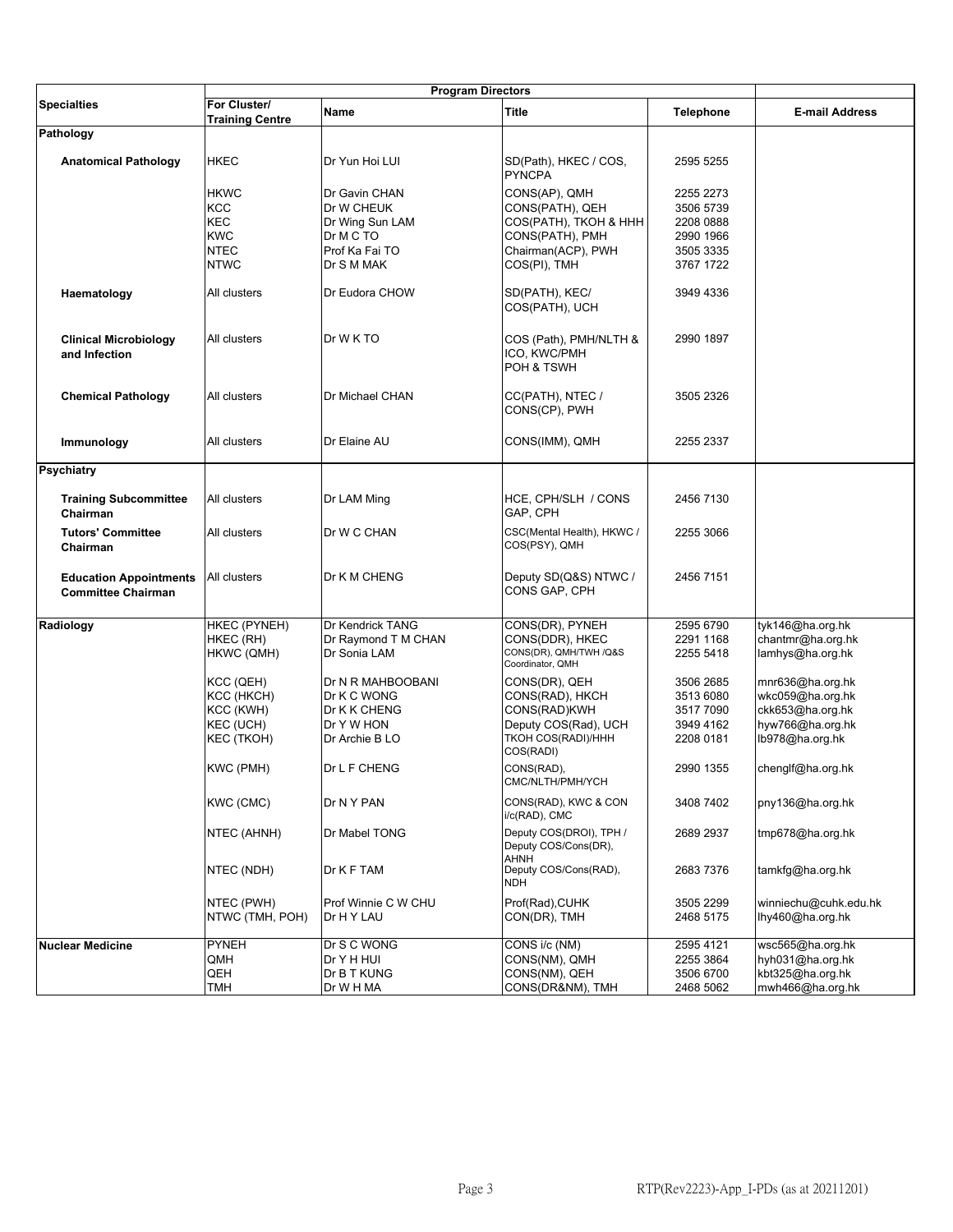|                                                                                                       | <b>Program Directors</b>                                                                           |                                                                                                                   |                                                                                                                                                             |                                                                                         |                                                                                                                                            |
|-------------------------------------------------------------------------------------------------------|----------------------------------------------------------------------------------------------------|-------------------------------------------------------------------------------------------------------------------|-------------------------------------------------------------------------------------------------------------------------------------------------------------|-----------------------------------------------------------------------------------------|--------------------------------------------------------------------------------------------------------------------------------------------|
| <b>Specialties</b>                                                                                    | For Cluster/<br><b>Training Centre</b>                                                             | <b>Name</b>                                                                                                       | Title                                                                                                                                                       | <b>Telephone</b>                                                                        | <b>E-mail Address</b>                                                                                                                      |
| <b>Surgical specialties</b><br>(including CTS, ENT, GS, NS,<br>O&T, Paed S, Plastic S<br>and Urology) |                                                                                                    |                                                                                                                   |                                                                                                                                                             |                                                                                         |                                                                                                                                            |
| a) Basic Surgical Training<br>(BST)                                                                   | <b>HKEC</b><br><b>HKWC</b><br><b>KCC</b><br><b>KEC</b><br><b>KWC</b><br><b>NTEC</b><br><b>NTWC</b> | Dr C Y CHOI<br>Dr C W TING<br>Dr C H LAU<br>Dr T L CHOW<br>Dr T W LAI<br><b>Dr Frances CHEUNG</b><br>Dr S K LEUNG | CONS(SURG), PYNEH<br>CONS(SURG), QMH<br>CONS(SURG), QEH<br>COS(SURG), UCH<br>COS(SURG), PMH/NLTH<br>CONS(SURG), NDH<br>CC(Q&S), NTWC/<br>COS(SURG), TMH/POH | 2595 6403<br>2255 4964<br>3506 6602<br>3949 4869<br>2990 3718<br>5928 6725<br>2468 5409 | choicy2@ha.org.hk<br>tingcw@ha.org.hk<br>Ich816@ha.org.hk<br>chowtl@ha.org.hk<br>laitw@ha.org.hk<br>cky351@ha.org.hk<br>leungsk1@ha.org.hk |
| b) Higher Surgical Training<br>(HST)                                                                  |                                                                                                    |                                                                                                                   |                                                                                                                                                             |                                                                                         |                                                                                                                                            |
| <b>Cardiothoracic Surgery</b>                                                                         |                                                                                                    | Dr Timmy AU                                                                                                       | COS(CTS), QMH                                                                                                                                               | 2255 5877                                                                               | auwkt@ha.org,hk                                                                                                                            |
| <b>General Surgery</b>                                                                                |                                                                                                    | Dr W K CHICK                                                                                                      | CONS(SURG), QEH                                                                                                                                             | 3506 6994                                                                               | chickwk@ha.org.hk                                                                                                                          |
| Neurosurgery                                                                                          |                                                                                                    | Dr W M LUI                                                                                                        | COS(NS), QMH                                                                                                                                                | 2255 3368                                                                               | luiwm1@ha.org.hk                                                                                                                           |
| Otorhinolaryngology                                                                                   |                                                                                                    | Dr C M NGAI                                                                                                       | COS(ENT), KWC                                                                                                                                               | 24178359                                                                                | ngaicm@ha.org.hk                                                                                                                           |
| <b>Orthopaedic Surgery</b>                                                                            |                                                                                                    | Dr Albert HSU                                                                                                     | CONS(O&T), UCH                                                                                                                                              | 3949 6324                                                                               | hyc643@ha.org.hk                                                                                                                           |
| <b>Paediatric Surgery</b>                                                                             |                                                                                                    | Dr Michael LEUNG                                                                                                  | COS(SURG), HKCH                                                                                                                                             | 3513 6512                                                                               | leungwym@ha.org.hk                                                                                                                         |
| <b>Plastic Surgery</b>                                                                                |                                                                                                    | Dr Joseph CHUNG                                                                                                   | COS(SURG), TWH                                                                                                                                              | 2589 8241                                                                               | chunghp@ha.org.hk                                                                                                                          |
| Urology                                                                                               |                                                                                                    | Dr James TSU                                                                                                      | CONS(SURG), QMH                                                                                                                                             | 2255 3899                                                                               | thl589@ha.org.hk                                                                                                                           |
| <b>Emergency Medicine</b>                                                                             |                                                                                                    | Dr Jeffrey FUNG                                                                                                   | CONS(A&E), TMH                                                                                                                                              | 2468 5200                                                                               | funght@ha.org.hk                                                                                                                           |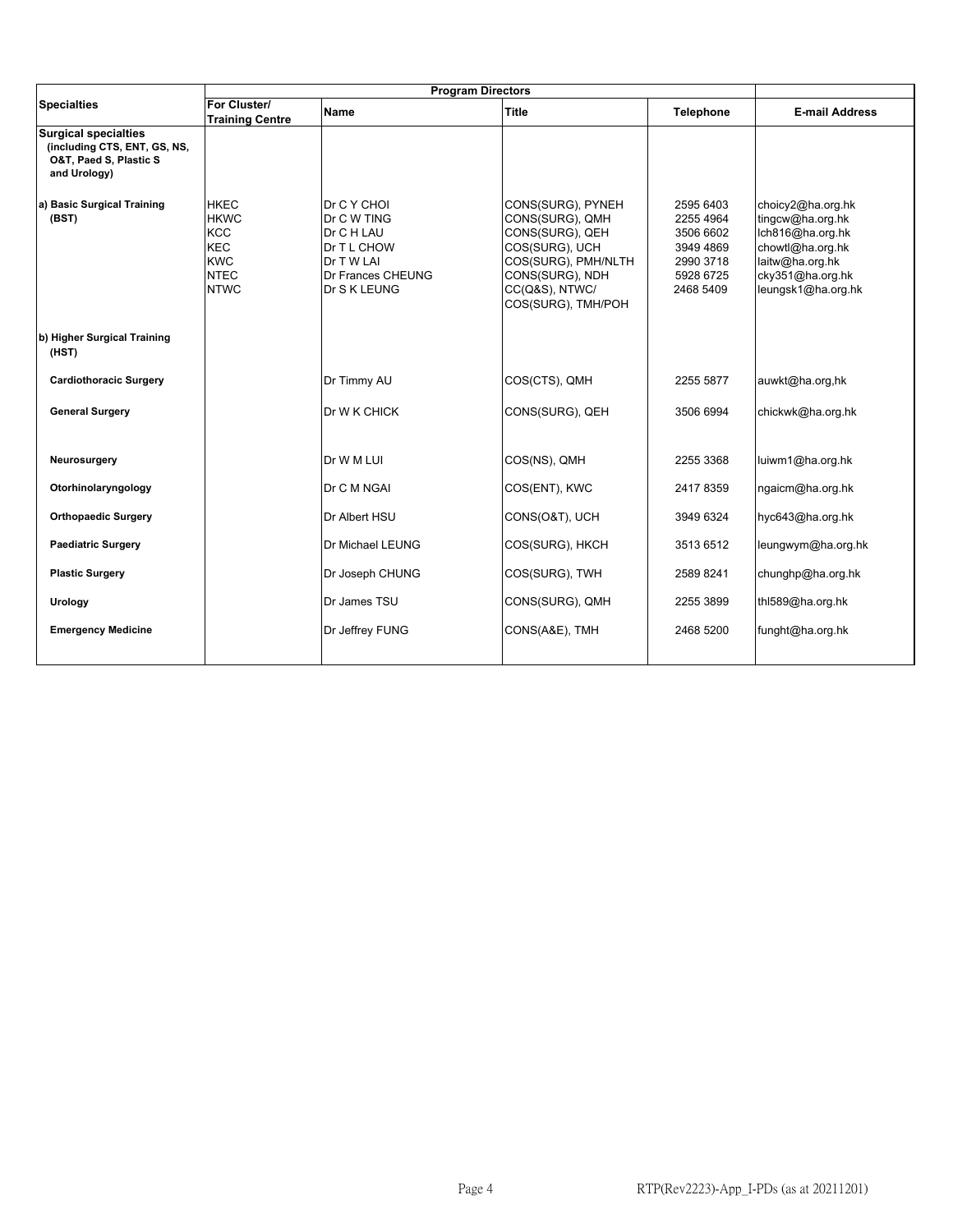#### **Examinations / Training Levels to be attained for Continuation of the 9-Year Contract under the Resident Training Program (as at 1.6.2022)**

#### **Notes**

- **(1) The following list shows the typical examinations / training levels required for respective specialty training programs laid down by the constituent Colleges of the HKAM. Equivalent qualifications / examinations / training level recognised by the respective Colleges also apply.**
- **(2) The following list is subject to change from time to time without prior notice as per the specialist training requirements laid down by the constituent Colleges of the HKAM. The updated version will be posted at the Doctors' Column at ha.home.**
- **(3) Residents are advised to clarify with their supervisor or Cluster HR office in case of doubts regarding the recognition of higher qualifications by their respective College.**

|                                                                                                                                                                                                                                                                                                                                          | For various specialties except Clinical Oncology, Radiology and Nuclear Medicine                                                                                                            |                                                                                                                                                                                                                                                                                               |  |  |  |  |
|------------------------------------------------------------------------------------------------------------------------------------------------------------------------------------------------------------------------------------------------------------------------------------------------------------------------------------------|---------------------------------------------------------------------------------------------------------------------------------------------------------------------------------------------|-----------------------------------------------------------------------------------------------------------------------------------------------------------------------------------------------------------------------------------------------------------------------------------------------|--|--|--|--|
| <b>Specialties</b>                                                                                                                                                                                                                                                                                                                       | Examinations / Training Levels to be attained<br>before the end of Year 3                                                                                                                   | Examinations / Training Levels to be attained<br>before the end of Year 6                                                                                                                                                                                                                     |  |  |  |  |
| MHKICBSC Part 1 & 2 / PEEM / Joint MRCS Part I /<br>Intercollegiate MRCS Part A / MCEM Part A (before<br>2015) / MRCEM Part A (before 2021) / FRCEM<br>A&E<br>Primary (before 2021) / MRCEM Primary SBA /<br>Primary Examination of Australasian College for<br>Emergency Medicine / MMed (Part A) (National<br>University of Singapore) |                                                                                                                                                                                             | IEEM / MHKCEM / MRCS / MRCP PACES / MHKICBSC<br>Part 3 / MCEM Part B&C (before 2015) / MRCEM / MMed<br>(Emerg Med) Part B&C (NUS)                                                                                                                                                             |  |  |  |  |
| ANA                                                                                                                                                                                                                                                                                                                                      | Complete 3 years' training                                                                                                                                                                  | IFE / FANZCA Primary Examination / Primary FRCA<br>Examination / MCAI (Obtained before 31 December 2019) /<br>Primary M.Med (Anaesthesiology) Examination (Obtained<br>before 31 December 2019)                                                                                               |  |  |  |  |
| <b>ENT</b>                                                                                                                                                                                                                                                                                                                               | MHKICBSC Part 1 / Intercollegiate MRCS<br>Part 1 Exam taken in UK in or before April 2008                                                                                                   | MHKICBSC Part 3 and selected for Higher Training                                                                                                                                                                                                                                              |  |  |  |  |
| <b>Family Medicine</b>                                                                                                                                                                                                                                                                                                                   | Complete 3 years' training                                                                                                                                                                  | Clinical Examination of the Conjoint (or International<br>Conjoint) HKCFP / RACGP Fellowship Examination                                                                                                                                                                                      |  |  |  |  |
| <b>Intensive Care (Ana)</b><br>/(Med)                                                                                                                                                                                                                                                                                                    | Complete 3 years' training / MRCP Part I                                                                                                                                                    | ANA<br>IFE / Part I / CICM Primary Examination / FANZCA Primary<br>Examination / Primary FRCA Examination / MCAI (Obtained<br>before 31 December 2019) / Primary M.Med<br>(Anaesthesiology) Examination (Obtained before 31<br>December 2019)<br><b>MED</b><br>MRCP Part II PACES / MRCP (UK) |  |  |  |  |
| <b>Medicine</b>                                                                                                                                                                                                                                                                                                                          | <b>MRCP Part I</b>                                                                                                                                                                          | <b>MRCP Part II PACES</b>                                                                                                                                                                                                                                                                     |  |  |  |  |
| Neurosurgery                                                                                                                                                                                                                                                                                                                             | <b>MHKICBSC Part 1</b>                                                                                                                                                                      | MHKICBSC Part 3 and selected for Higher Training                                                                                                                                                                                                                                              |  |  |  |  |
| Obstetrics &<br>Gynaecology                                                                                                                                                                                                                                                                                                              | <b>MRCOG Part I</b>                                                                                                                                                                         | <b>HKCOG SOE</b>                                                                                                                                                                                                                                                                              |  |  |  |  |
| Ophthalmology                                                                                                                                                                                                                                                                                                                            | AFCOphthHK Part A / ICO Part A&B(Eng) /<br>FRCO Part 1                                                                                                                                      | <b>AFCOphthHK Part B</b>                                                                                                                                                                                                                                                                      |  |  |  |  |
| Orthopaedics &<br>Traumatology                                                                                                                                                                                                                                                                                                           | <b>MHKICBSC Part 1</b>                                                                                                                                                                      | MHKICBSC Part 3 and selected for Higher Training                                                                                                                                                                                                                                              |  |  |  |  |
| <b>Paediatrics</b>                                                                                                                                                                                                                                                                                                                       | MRCPCH Foundation of Practice Examination /<br>MRCPCH Theory and Science Examination /<br>MRCPCH Applied knowledge in Practice Examination<br>(passing one out of the three written papers) | MRCPCH Clinical Exam / MRCP (Ireland) (Medicine<br>of Childhood)                                                                                                                                                                                                                              |  |  |  |  |
| Pathology                                                                                                                                                                                                                                                                                                                                | Complete 3 years' training                                                                                                                                                                  | <b>MHKCPath</b>                                                                                                                                                                                                                                                                               |  |  |  |  |
| <b>Psychiatry</b>                                                                                                                                                                                                                                                                                                                        | <b>HKCPsych Part I</b>                                                                                                                                                                      | HKCPsych Part II Exam / FRANZCP /<br>CCT in Psychiatry UK /<br>DABPsycNeur(Psyc) / FRCPC(Psychiatry)                                                                                                                                                                                          |  |  |  |  |
| <b>Surgery</b>                                                                                                                                                                                                                                                                                                                           | <b>MHKICBSC Part 1</b>                                                                                                                                                                      | MHKICBSC Part 3 and selected for Higher Training                                                                                                                                                                                                                                              |  |  |  |  |
|                                                                                                                                                                                                                                                                                                                                          | For Clinical Oncology, Radiology and Nuclear Medicine                                                                                                                                       |                                                                                                                                                                                                                                                                                               |  |  |  |  |
| <b>Specialties</b>                                                                                                                                                                                                                                                                                                                       | Examinations / Training Levels to be attained<br>before the end of Year 3                                                                                                                   | <b>Examinations / Training Levels to be attained</b><br>before the end of Year 7                                                                                                                                                                                                              |  |  |  |  |
| <b>Clinical Oncology</b>                                                                                                                                                                                                                                                                                                                 | <b>First FRCR</b>                                                                                                                                                                           | Joint Final FRCR / FHKCR Part B                                                                                                                                                                                                                                                               |  |  |  |  |
| <b>Radiology and</b>                                                                                                                                                                                                                                                                                                                     | Radiology<br><b>First FRCR</b>                                                                                                                                                              | Joint Final FRCR / FHKCR Part B                                                                                                                                                                                                                                                               |  |  |  |  |
| <b>Nuclear Medicine</b>                                                                                                                                                                                                                                                                                                                  | <u>Nuclear Medicine</u><br><b>First FHKCR</b>                                                                                                                                               | <b>Final FHKCR</b>                                                                                                                                                                                                                                                                            |  |  |  |  |